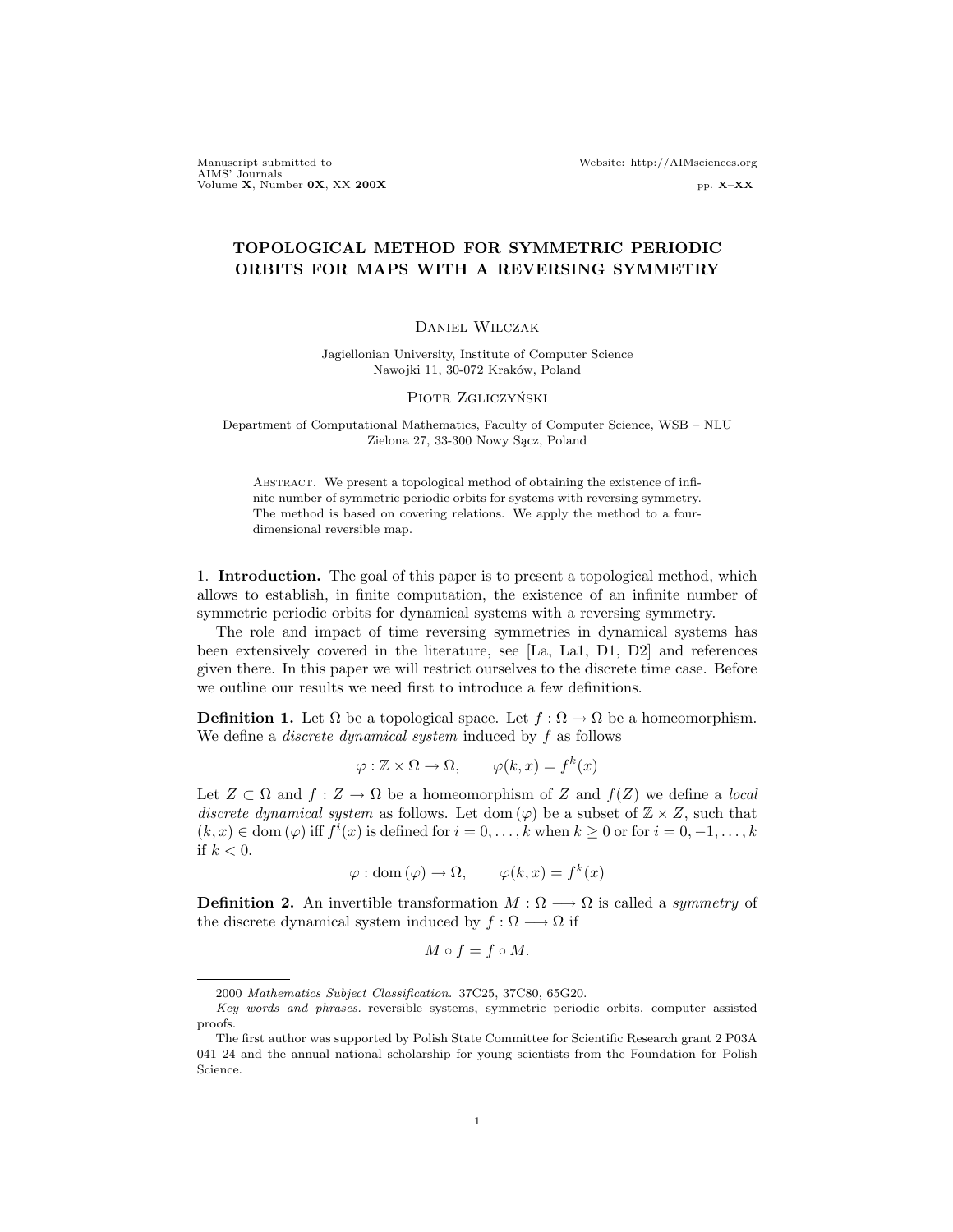It is easy to see that a symmetry of a discrete dynamical system transforms trajectories into trajectories.

Alternatively, a dynamical system may admit transformations  $S : \Omega \to \Omega$  that map trajectories into other trajectories reversing the time direction.

**Definition 3.** [La1] An invertible transformation  $S : \Omega \longrightarrow \Omega$  is called a reversing symmetry for the discrete dynamical system induced by  $f : \Omega \longrightarrow \Omega$  if

$$
S \circ f = f^{-1} \circ S,
$$

or equivalently  $S^{-1} \circ f \circ S \circ f = Id|_{\Omega}$ .

From above definition we immediately obtain the following very useful fact:

**Remark 1.** From the definition of reversing symmetry it follows that  $f \circ S \circ f = S$ . Hence if  $y = f(x)$ , then  $f(S(y)) = S(x)$ . This implies, that if  $x_0, x_1 = f(x_0), \ldots, x_k =$  $f^k(x_0),...$  is an orbit, then also a sequence obtained by reversing the order and applying the reversing symmetry  $S(x_k), S(x_{k-1}), \ldots, S(x_0)$  is an orbit.

**Definition 4.** Let  $\varphi : \mathbb{T} \times \Omega \to \Omega$  (where  $\mathbb{T} = \mathbb{R}$  or  $\mathbb{T} = \mathbb{Z}$ ) be a dynamical system. For each point  $x_0 \in \Omega$ , we define its orbit  $\Gamma(x_0)$  by

$$
\Gamma(x_0) = \{x \mid x = \varphi(t, x_0) \text{ for some } t \in \mathbb{T}\}\
$$

To describe the symmetry properties of orbits, following [GSS, La1] we introduce the notion of isotropy subgroup.

**Definition 5.** Consider a dynamical system on a phase space  $\Omega$  with a symmetry (or a reversing symmetry)  $S$ .

If  $S(\Gamma(x_0)) = \Gamma(x_0)$  for some  $x_0 \in \Omega$ , then we say that the orbit  $\Gamma(x_0)$  is Ssymmetric. If the symmetric orbit  $\Gamma(x_0)$  is periodic, then we will say that  $x_0$  is a symmetric periodic point.

If  $S$  is clear from the context, then we will often drop it and speak of a symmetric orbit.

Let  $P: X \to X$  be a map with a reversing symmetry S. Let  $Fix(S) = \{x \mid S(x) = x\}$  $x\}$  be the fixed point set for S.

A standard method for studying symmetric periodic orbits for systems with a reversing symmetry is the Fixed Set Iteration (FSI) method [LQ, La1] (also known as DeVogelaere method [DV]). This method is based on the intersections of the iterates of Fix  $(S)$  and Fix  $(P \circ S)$  (see [La1, Prop. 1.2.2] for more details). Below we give its simplified version.

**Theorem 1.** If  $y_1 \in Fix(S)$  and  $P^k(y_1) \in Fix(S)$  for some  $k \in \mathbb{Z}_+$ , then  $y_1$  is a symmetric periodic point for P and its principal period divides 2k.

Theorem 1 shows that to obtain a symmetric periodic orbit of period  $k$ , we have to examine the  $k/2$ -iterate of P, which is an apparent obstacle for obtaining infinite number of S-symmetric periodic orbits with unbounded periods in a finite computation.

One way to overcome this problem is the method proposed by Devaney in [D2]. To describe Devaney's method, assume that  $P : \mathbb{R}^{2n} \to \mathbb{R}^{2n}$  is a  $C^1$ -map with a reversing symmetry S and Fix  $(S)$  is an *n*-dimensional manifold. Now, if we have  $p \in Fix(S)$ , which is a fixed (periodic) point for P and the unstable manifold of p,  $W^u(p)$ , intersects transversally Fix (S) at point q, then by symmetry  $W^s(p)$  =  $S(W^u(p))$ , hence  $W^s(p)$  intersects  $Fix(S)$  transversally at q. In [D2] it is shown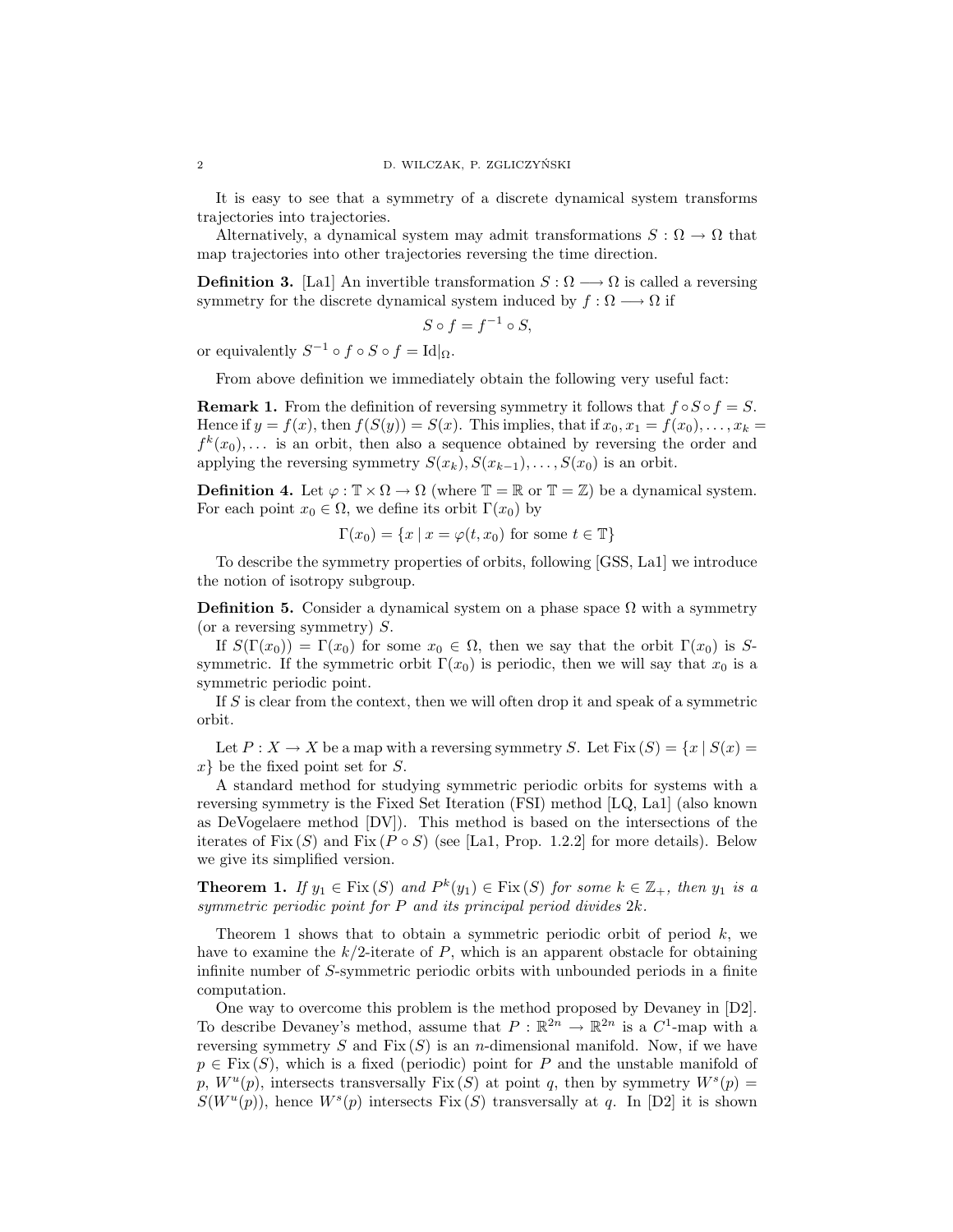that there exists  $k_0 \in \mathbb{N}$ , such that for all  $k \geq k_0$  there exists in the vicinity of q a disk  $D_k$  in Fix  $(S)$ , such that  $P^k(D_k)$  intersects Fix  $(S)$  transversally in the vicinity of p. Now by Theorem 1 one obtains periodic points of arbitrarily high periods.

The method proposed in this paper bears some resemblance with Devaney's method, as it also is based on some kind of transversality, which is preserved under the iteration of the map. Our method is purely topological and is based on the notion of covering relation (see [ZGi]) as a tool for the propagation of the topological transversality. Here we will informally outline our approach. We say that a cube N P-covers a cube M, denoted by  $N \stackrel{P}{\Longrightarrow} M$ , if the image of the cube N under the map  $P$  is stretched across the cube  $M$  in a topologically nontrivial manner (see Definition 8). These cubes together with the corresponding choices of coordinate systems will be referred to as h-sets (the letter h suggesting the hyperbolic-like directions). Now in each h-set  $N$  we can define horizontal and vertical disks (see Definitions 11 and 12). In Section 3 we prove (see Theorem 3) that if we have the chain of covering relations

$$
N = N_0 \stackrel{P}{\Longrightarrow} N_1 \stackrel{P}{\Longrightarrow} \dots \stackrel{P}{\Longrightarrow} N_k = M,\tag{1}
$$

then for any horizontal disk H in  $N_0$  and any vertical disk V in  $N_k$ , there exists  $x \in H$ , such that  $P^i(x) \in N_i$  for  $i = 1, ..., k$  and  $P^k(x) \in V$ . Now if Fix  $(S)$  forms a horizontal disk in N and  $Fix(S)$  forms a vertical disk in M, then from Theorem 1 we obtain symmetric periodic point. Observe that if we can build a chain of covering relations (1) linking  $N$  and  $M$  of arbitrary length, then we will have symmetric periodic points of arbitrarily high period. For example it was shown that this happens for suitable 2-dimensional Poincaré maps for the Michelson system arising from the Kuramoto-Sivashinsky PDE [W], the planar restricted three body problem modelling the motion of the Oterma comet in the Sun-Jupiter system [WZ2] or the Henon-Heiles Hamiltonian [AZ]. In the above mentioned applications we had one unstable and one stable direction. In this paper we apply our method to a fourdimensional reversible map to prove the existence of symbolic dynamics and an infinite number of symmetric periodic orbits. The main feature, which makes this example interesting, is the fact that both stable and unstable directions are twodimensional. The proof is computer assisted, i.e., rigorous numerics is was used to verify assumptions of abstract theorems.

The proposed method was introduced in [W] in the planar case and direct coverings. In this case the proof of the transversality theorem (corresponding to Theorem 3) is very simple and is based on the connectivity argument. Unfortunately this proof cannot be generalized to higher dimension or to include coverings induced by inverse mappings.

The problem of finding symmetric periodic orbits for an ODE with a reversing symmetry S can be seen as a two-point boundary value problem, with initial and final condition belonging to  $Fix(S)$ . Recently Srzednicki [S] introduced a topological method to study two-point boundary value problem, which is based on isolating chains as a tool to propagate transversality. The method proposed in present paper can be seen as the discretization of Srzednicki's method.

The content of this paper can be described as follows. In Section 2 we define topological notions: h-sets, covering relations and backcoverings relations. In Section 3 we prove the main transversality theorem (Theorem 3). In Section 4 describe how it can be applied to reversible dynamical systems in general. In Section 5 we consider an application of our method to a four-dimensional map with a reversing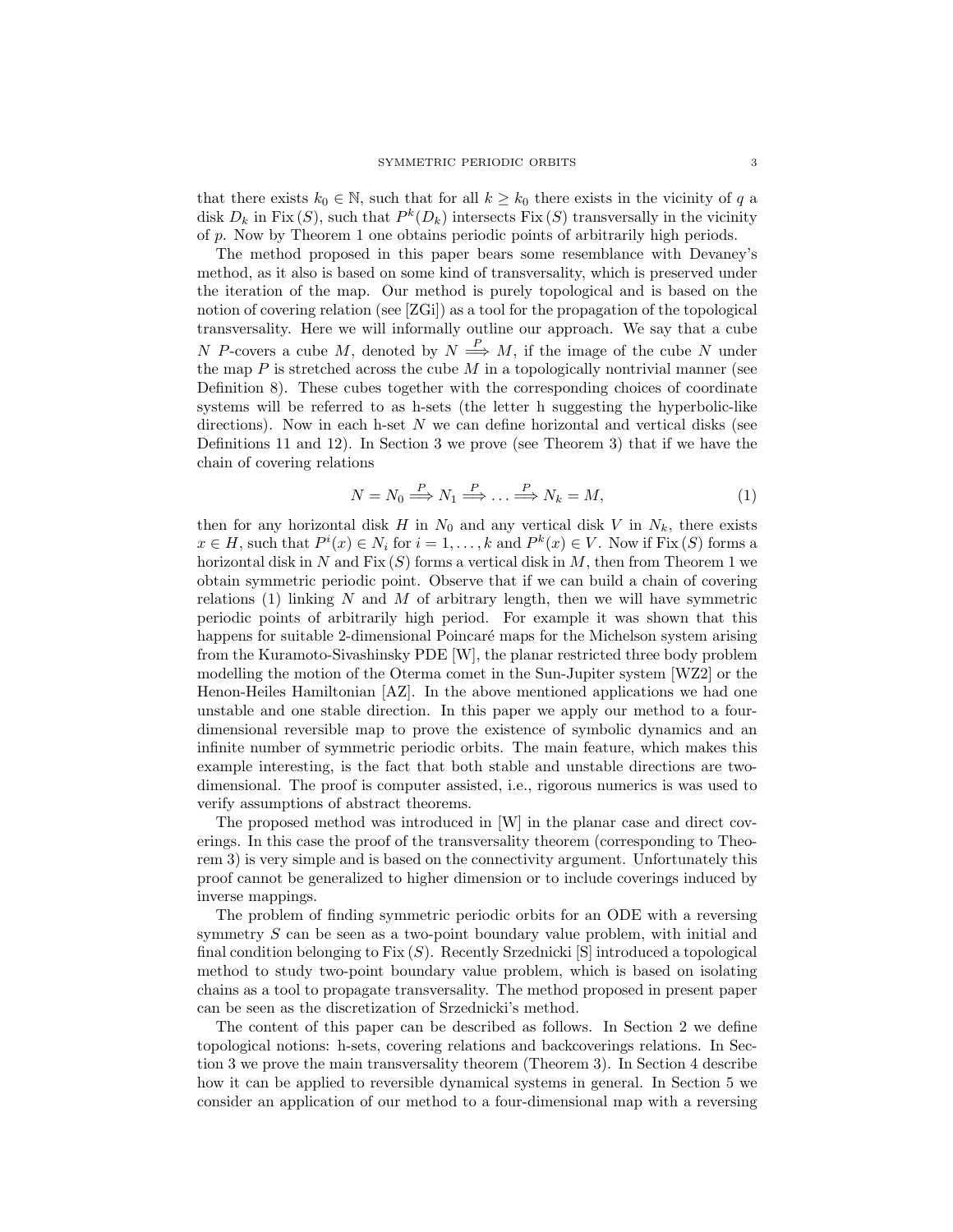symmetry. In Section 6 we describe how to verify the existence of covering relations by computer.

2. Topological tools: h-sets and covering relations. In this section we present main topological tools used in this paper. The crucial notion is that of covering relation [ZGi].

2.1. h-sets. Notation: For a given norm in  $\mathbb{R}^n$  by  $B_n(c,r)$  we will denote an open ball of radius r centered at  $c \in \mathbb{R}^n$ . When the dimension n is obvious from the context we will drop the subscript n. Let  $S<sup>n</sup>(c,r) = \partial B_{n+1}(c,r)$ , by the symbol  $S^n$  we will denote  $S^n(0,1)$ . We set  $\mathbb{R}^0 = \{0\}, B_0(0,r) = \{0\}, \partial B_0(0,r) = \emptyset$ .

For a given set Z, by int Z,  $\overline{Z}$ ,  $\partial Z$  we denote the interior, the closure and the boundary of Z, respectively. For the map  $h : [0,1] \times Z \to \mathbb{R}^n$  we set  $h_t = h(t, \cdot)$ . By Id we denote the identity map. For a map f, by  $dom(f)$  we will denote the domain of f. Let  $f: \Omega \subset \mathbb{R}^n \to \mathbb{R}^n$  be a continuous map, then we will say that  $X \subset \text{dom}(f^{-1})$  if the map  $f^{-1}: X \to \mathbb{R}^n$  is well defined and continuous. For  $N \subset \Omega$ , N-open and  $c \in \mathbb{R}^n$  by  $\deg(f, N, c)$  we denote the local Brouwer degree. For the properties of this notion we refer the reader to [L] (see also Appendix in  $[ZGi]$ ).

**Definition 6.** [ZGi, Definition 1] A h-set, N, is the object consisting of the following data

- |N| a compact subset of  $\mathbb{R}^n$
- $u(N), s(N) \in \{0, 1, 2, \dots\}$ , such that  $u(N) + s(N) = n$
- a homeomorphism  $c_N : \mathbb{R}^n \to \mathbb{R}^n = \mathbb{R}^{u(N)} \times \mathbb{R}^{s(N)}$ , such that

$$
c_N(|N|) = \overline{B_{u(N)}}(0,1) \times \overline{B_{s(N)}}(0,1).
$$

We set

$$
N_c = \overline{B_{u(N)}}(0,1) \times \overline{B_{s(N)}}(0,1),
$$
  
\n
$$
N_c^- = \partial \overline{B_{u(N)}}(0,1) \times \overline{B_{s(N)}}(0,1)
$$
  
\n
$$
N_c^+ = \overline{B_{u(N)}}(0,1) \times \partial \overline{B_{s(N)}}(0,1)
$$
  
\n
$$
N^- = c_N^{-1}(N_c^-), \quad N^+ = c_N^{-1}(N_c^+)
$$

Hence a  $h$ -set,  $N$ , is a product of two closed balls in some coordinate system. The numbers,  $u(N)$  and  $s(N)$ , stand for the dimensions of nominally unstable and stable directions, respectively. The subscript  $c$  refers to the new coordinates given by homeomorphism  $c_N$ . Observe that if  $u(N) = 0$ , then  $N^- = \emptyset$  and if  $s(N) = 0$ , then  $N^+ = \emptyset$ . In the sequel to make notation less cumbersome we will often drop the bars in the symbol  $|N|$  and we will use N to denote both the h-sets and its support.

**Definition 7.** [ZGi, Definition 3] Let N be a h-set. We define a h-set  $N<sup>T</sup>$  as follows

- $|N^T| = |N|$
- $u(N^T) = s(N), s(N^T) = u(N)$
- We define a homeomorphism  $c_{N^T}: \mathbb{R}^n \to \mathbb{R}^n = \mathbb{R}^{u(N^T)} \times \mathbb{R}^{s(N^T)}$ , by

 $c_{N^{T}}(x) = j(c_{N}(x)),$ 

 $\blacksquare$ 

where  $j : \mathbb{R}^{u(N)} \times \mathbb{R}^{s(N)} \to \mathbb{R}^{s(N)} \times \mathbb{R}^{u(N)}$  is given by  $j(p,q) = (q,p)$ .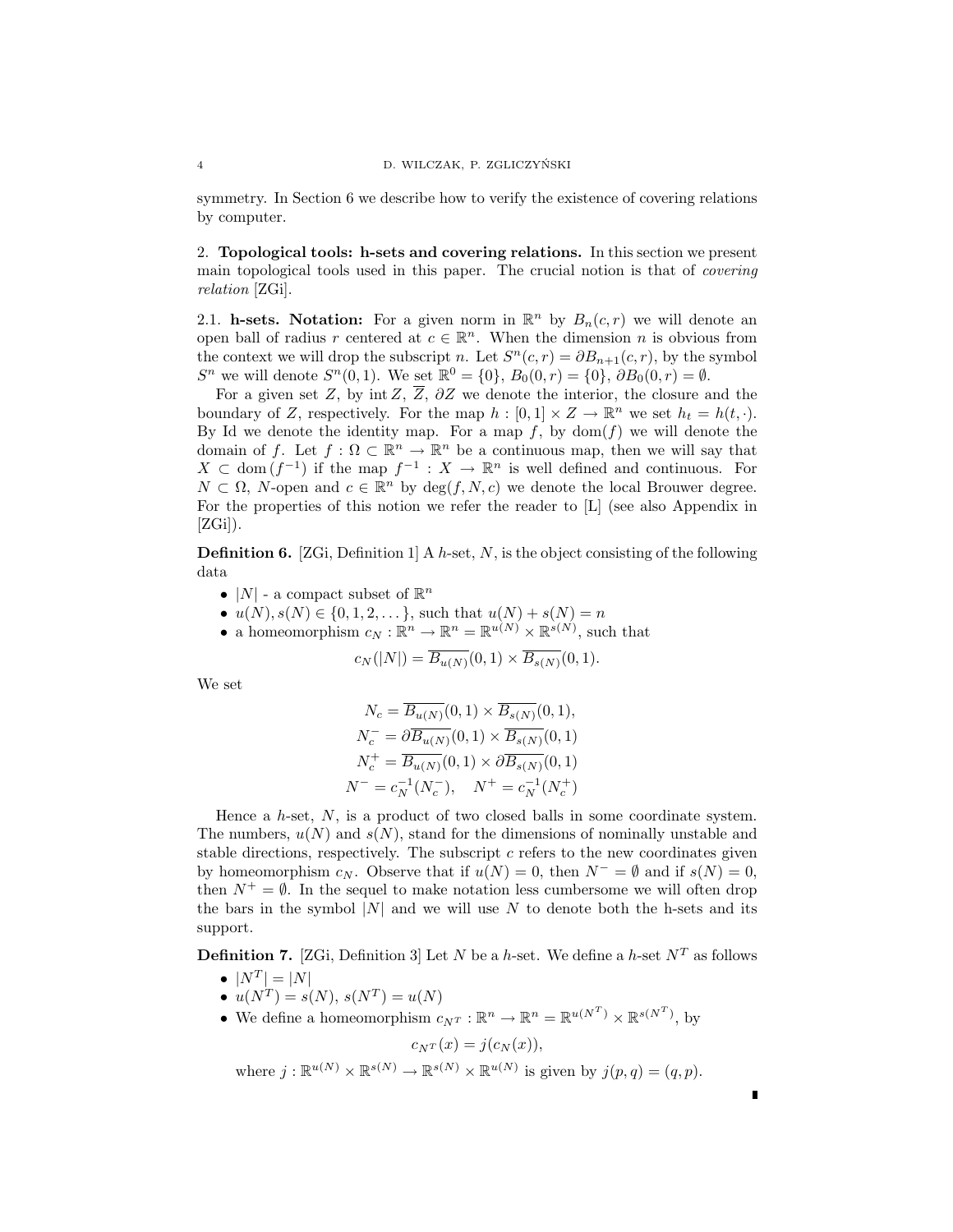Observe that  $N^{T,+} = N^-$  and  $N^{T,-} = N^+$ . This operation is useful in the context of inverse maps.

### 2.2. Covering relations.

**Definition 8.** [ZGi, Definition 6] Assume that  $N, M$  are h-sets, such that  $u(N)$  =  $u(M) = u$  and  $s(N) = s(M) = s$ . Let  $f: N \to \mathbb{R}^n$  be a continuous map. Let  $f_c = c_M \circ f \circ c_N^{-1} : N_c \to \mathbb{R}^u \times \mathbb{R}^s$ . Let w be a nonzero integer. We say that

$$
N \stackrel{f,w}{\Longrightarrow} M
$$

( $N$  f-covers  $M$  with degree  $w$ ) iff the following conditions are satisfied

**1.:** there exists a continuous homotopy  $h : [0,1] \times N_c \to \mathbb{R}^u \times \mathbb{R}^s$ , such that the following conditions hold true

$$
h_0 = f_c, \tag{2}
$$

$$
h([0,1], N_c^-) \cap M_c = \emptyset, \tag{3}
$$
  

$$
h([0,1], N_c) \cap M^+ = \emptyset \tag{4}
$$

$$
h([0,1], N_c) \cap M_c^+ = \emptyset. \tag{4}
$$

**2.:** If  $u > 0$ , then there exists a map  $A : \mathbb{R}^u \to \mathbb{R}^u$ , such that

$$
h_1(p,q) = (A(p), 0), \text{ for } p \in \overline{B_u}(0,1) \text{ and } q \in \overline{B_s}(0,1),
$$
 (5)

$$
A(\partial B_u(0,1)) \quad \subset \quad \mathbb{R}^u \setminus \overline{B_u}(0,1). \tag{6}
$$

Moreover, we require that

$$
\deg(A, \overline{B_u}(0,1), 0) = w,
$$

Note that in the case  $u = 0$ , if  $N \stackrel{f,w}{\Longrightarrow} M$ , then  $f(N) \subset \text{int } M$  and  $w = 1$ .

Intuitively,  $N \stackrel{f}{\Longrightarrow} M$  if f stretches N in the 'nominally unstable' direction, so that its projection onto 'unstable' direction in M covers in topologically nontrivial manner projection of M. In the 'nominally stable' direction  $N$  is contracted by  $f$ . As a result N is mapped across M in the unstable direction, without touching  $M^+$ . It is also very helpful to note that the degree  $w$  in the covering relation depends only on  $A_{|\partial B_u(0,1)}$ .



FIGURE 1. Examples of covering (left) and backcovering (right) relations. In this case  $u(N) = s(N) = 1$  and  $s(N) = s(M) = 2$ .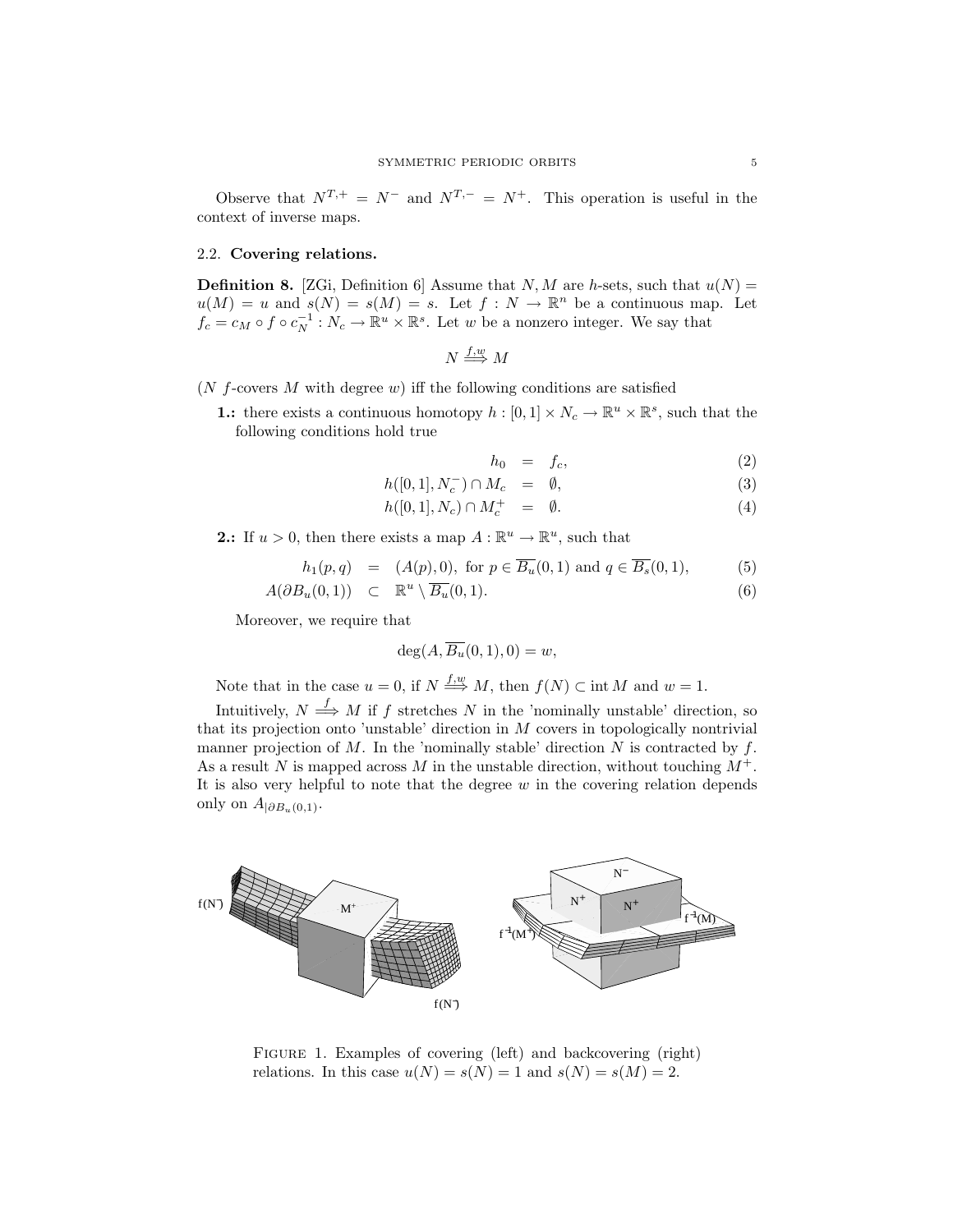**Definition 9.** [ZGi, Definition 7] Assume N, M are h-sets, such that  $u(N) =$  $u(M) = u$  and  $s(N) = s(M) = s$ . Let  $g: \Omega \subset \mathbb{R}^n \to \mathbb{R}^n$ . Assume that  $g^{-1}: |M| \to$  $\mathbb{R}^n$  is well defined and continuous. We say that  $N \stackrel{g,w}{\longleftarrow} M$  (N g-backcovers M with degree w) iff  $M^T \stackrel{g^{-1},w}{\Longrightarrow} N^T$ .

The geometry of Definitions 8 and 9 is presented in Fig. 1.

The following theorem was proved in [ZGi].

**Theorem 2.** [ZGi, Theorem 9] Assume  $N_i$ ,  $i = 0, \ldots, k$ ,  $N_k = N_0$  are h-sets and for each  $i = 1, \ldots, k$  we have either

$$
N_{i-1} \stackrel{f_i, w_i}{\Longrightarrow} N_i \tag{7}
$$

or  $N_i \subset \text{dom}(f_i^{-1})$  and

$$
N_{i-1} \overset{f_i, w_i}{\leftarrow} N_i. \tag{8}
$$

Then there exists a point  $x \in \text{int } N_0$ , such that

 $f_i \circ f_{i-1} \circ \cdots \circ f_1(x) \in \text{int } N_i, \quad i = 1, ..., k$  (9)

$$
f_k \circ f_{k-1} \circ \cdots \circ f_1(x) = x \tag{10}
$$

Obviously we cannot make any claim about the uniqueness of  $x$  in Theorem 2.

Theorem 2 shows that both the direct and the inverse covering relation can be treated on the same footing. This justifies the following definition.

**Definition 10.** Assume  $N, M$  are h-sets and  $P$  is a continuous map. We say that

$$
N \xleftrightarrow{P,w} M
$$

if one of the two following conditions is satisfied

$$
N \subset \text{dom}(P)
$$
 and  $N \stackrel{P,w}{\Longrightarrow} M$   
 $M \subset \text{dom}(P^{-1})$  and  $N \stackrel{P,w}{\Longleftarrow} M$ .

We would like to stress that the relation  $N \leftrightarrow M$  is not symmetric.

3. The topological transversality theorem. The goal of this section is to state and prove the main topological transversality theorem for a chain of covering relations. For this end we need first to define the notions of vertical and horizontal disks in an h-set.

**Definition 11.** Let N be an h-set. Let  $b : \overline{B_{u(N)}}(0,1) \to |N|$  be continuous and let  $b_c = c_N \circ b$ . We say that b is a horizontal disk in N if there exists a continuous homotopy  $h : [0,1] \times \overline{B_{u(N)}}(0,1) \to N_c$ , such that

$$
h_0 = b_c \tag{11}
$$

$$
h_1(x) = (x, 0), \qquad \text{for all } x \in \overline{B_{u(N)}}(0, 1) \tag{12}
$$

$$
h(t,x) \in N_c^-, \quad \text{for all } t \in [0,1] \text{ and } x \in \partial \overline{B_{u(N)}}(0,1) \tag{13}
$$

**Definition 12.** Let N be an h-set. Let  $b : \overline{B_{s(N)}}(0,1) \to |N|$  be continuous and let  $b_c = c_N \circ b$ . We say that b is a vertical disk in N if there exists a continuous homotopy  $h : [0,1] \times \overline{B_{s(N)}}(0,1) \to N_c$ , such that

$$
h_0 = b_c
$$
  
\n
$$
h_1(x) = (0, x), \quad \text{for all } x \in \overline{B_{s(N)}}(0, 1)
$$
  
\n
$$
h(t, x) \in N_c^+, \quad \text{for all } t \in [0, 1] \text{ and } x \in \partial \overline{B_{s(N)}}(0, 1).
$$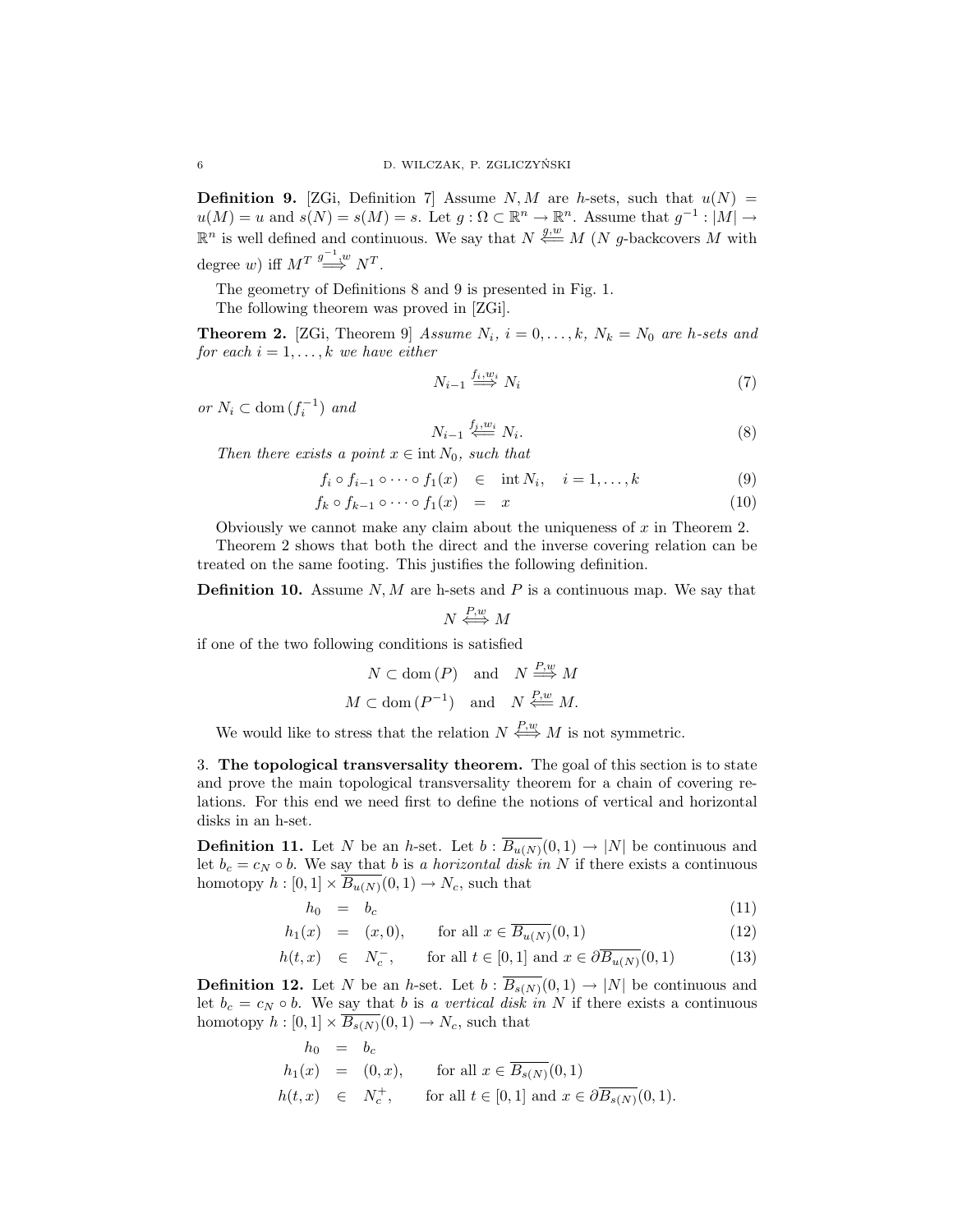It is easy to see that b is a horizontal disk in N iff b is a vertical disk in  $N<sup>T</sup>$ .

We would like to remark here that a horizontal disk in  $N$  can be at the same time also vertical in  $N$ . An example of such disk is shown on Fig. 2. In case homotopies used in the definitions of horizontal and vertical disks are different. The existence of such disks, which are both vertical and horizonal will play very important role in our method for detection of an infinite number symmetric periodic orbits for maps with reversal symmetry.



FIGURE 2. The curve b is both horizontal and vertical disk in N. In this example  $u(N) = s(N) = 1$ .

Now we are ready to state and prove the main topological transversality theorem. A simplified version of this theorem was given in [W] for the case of one unstable direction and covering relations chain without backcoverings. The argument in [W], which was quite simple and was based on the connectivity only, cannot be carried over to a larger number of unstable directions or to the situation when both covering and backcovering relations are present.

**Theorem 3.** Let  $k \geq 1$ . Assume  $N_i$ ,  $i = 0, \ldots, k$ , are h-sets and for each  $i =$  $1, \ldots, k$  we have either

$$
N_{i-1} \stackrel{f_i, w_i}{\Longrightarrow} N_i \tag{14}
$$

or  $N_i \subset \text{dom}(f_i^{-1})$  and

 $f_i \circ$ 

$$
N_{i-1} \stackrel{f_i, w_i}{\leftarrow} N_i. \tag{15}
$$

Assume that  $b_0$  is a horizontal disk in  $N_0$  and  $b_e$  is a vertical disk in  $N_k$ . Then there exists a point  $x \in \text{int } N_0$ , such that

$$
x = b_0(t), \quad \text{for some } t \in B_{u(N_0)}(0,1) \tag{16}
$$

$$
f_{i-1} \circ \cdots \circ f_1(x) \quad \in \quad \text{int } N_i, \quad i = 1, \dots, k \tag{17}
$$

$$
f_k \circ f_{k-1} \circ \cdots \circ f_1(x) = b_e(z), \quad \text{for some } z \in B_{s(N_k)}(0,1) \tag{18}
$$

Proof. Without loss generality we can assume that

$$
c_{N_i} = \text{Id}, \qquad \text{for } i = 0, \dots, k.
$$

Then

$$
f_i = f_{i,c}, \quad \text{for } i = 1, ..., k,
$$
  

$$
N_i = N_{c,i}, \quad N_i^{\pm} = N_{i,c}^{\pm} \quad \text{for } i = 0, ..., k
$$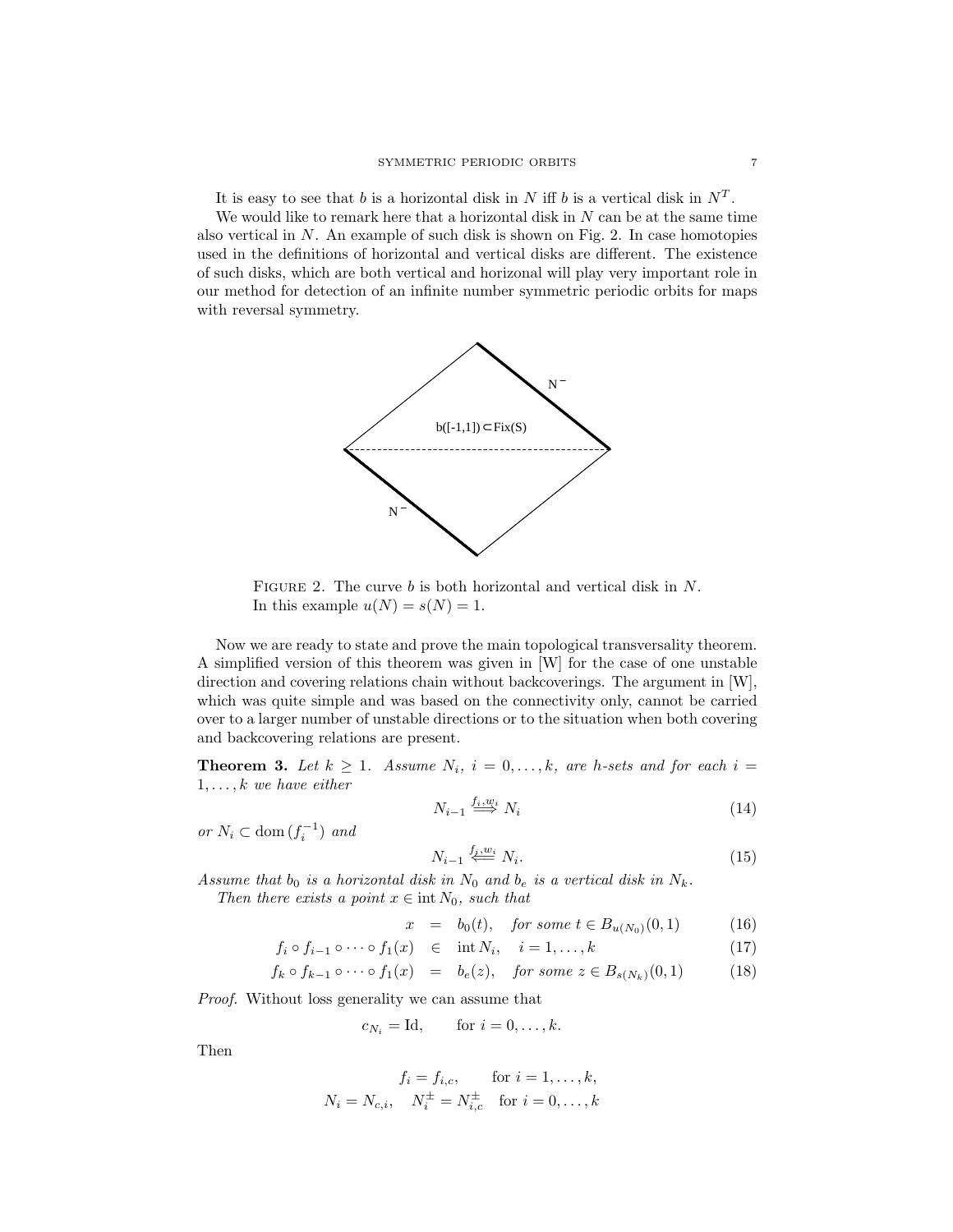We define  $g_i = f_i^{-1}$ , for those i for which we have the back-covering relation  $N_{i-1} \stackrel{f_i,w_i}{\longleftarrow} N_i.$ 

Notice that from the definition of covering relation, it follows immediately that there are  $u \geq 0$ ,  $s \geq 0$ , such that  $u(N_i) = u$  and  $s(N_i) = s$ , for all  $i = 0, \ldots, k$ .

The idea of the proof is to rewrite our problem as a zero finding problem for a suitable map, then to compute its local Brouwer degree to infer the existence of a solution.

As a tool for keeping track of the occurrences of coverings and backcoverings, we define the map dir :  $\{1,\ldots,k\} \rightarrow \{0,1\}$  by dir  $(i) = 1$  if  $N_{i-1} \stackrel{f_i,w_i}{\Longrightarrow} N_i$  and dir  $(i) = 0$  if  $N_{i-1} \stackrel{f_i, w_i}{\longleftarrow} N_i$ . For  $i = 1, \ldots, k$  let  $h_i$  be a homotopy map from the definition of covering relation for  $N_{i-1} \stackrel{f_i,w_i}{\Longrightarrow} N_i$  or  $N_{i-1} \stackrel{f_i,w_i}{\Longleftarrow} N_i$ . In the case of a direct covering (i.e. dir  $(i) = 1$ ), the homotopy  $h_i$  satisfies

$$
h_i(0, x) = f_i(x), \quad \text{where } x \in \mathbb{R}^{u+s}, \tag{19}
$$

$$
h_i(1,(p,q)) = (A_i(p),0), \text{ where } p \in \mathbb{R}^u \text{ and } q \in \mathbb{R}^s, \qquad (20)
$$

$$
h_i([0,1], N_{i-1}^-) \cap N_i = \emptyset, \tag{21}
$$

$$
h_i([0,1], N_{i-1}) \cap N_i^+ = \emptyset. \tag{22}
$$

In the case of a backcovering (i.e. dir  $(i) = 0$ ), the homotopy  $h_i$  satisfies

$$
h_i(0, x) = g_i(x), \quad \text{where } x \in \mathbb{R}^{u+s}, \tag{23}
$$

$$
h_i(1,(p,q)) = (0, A_i(q)), \text{ where } p \in \mathbb{R}^u \text{ and } q \in \mathbb{R}^s, \qquad (24)
$$

$$
h_i([0,1], N_i^+) \cap N_{i-1} = \emptyset, \tag{25}
$$

$$
h_i([0,1], N_i) \cap N_{i-1}^- = \emptyset. \tag{26}
$$

Let  $h_t$  and  $h_z$  be the homotopies appearing in the definition of a horizontal and vertical disk for  $b_0$  and  $b_e$ , respectively.

It is enough to prove that there exists  $t \in B_u(0,1)$ ,  $z \in B_s(0,1)$  and  $x_i \in \text{int } N_i$ for  $i = 1, \ldots, k$  such that

$$
b_0(t) = x_0,
$$
  
\n
$$
f_i(x_{i-1}) = x_i, \text{ if } \text{dir}(i) = 1,
$$
  
\n
$$
g_i(x_i) = x_{i-1}, \text{ if } \text{dir}(i) = 0,
$$
  
\n
$$
b_e(z) = x_k.
$$
\n(27)

We will treat (27) as a multidimensional system of equations to be solved. To this end, let us define

$$
\Pi = \overline{B_u}(0,1) \times N_1 \times \cdots \times N_{k-1} \times \overline{B_s}(0,1)
$$

A point  $x \in \Pi$  will be represented by  $x = (t, x_1, \ldots, x_{k-1}, z)$ .

We define a map  $F = (F_1, \ldots, F_k) : \Pi \to \mathbb{R}^{(u+s)k}$  as follows: for  $i = 2, \ldots, k-1$ we set

$$
F_i(t, x_1, \dots, x_{k-1}, z) = \begin{cases} x_i - f_i(x_{i-1}) & \text{if } \text{dir}(i) = 1, \\ x_{i-1} - g_i(x_i) & \text{if } \text{dir}(i) = 0. \end{cases}
$$

For  $i = 1$  we set

$$
F_1(t, x_1, \dots, x_{k-1}, z) = \begin{cases} x_1 - f_1(b_0(t)) & \text{if } \text{dir}(1) = 1, \\ b_0(t) - g_1(x_1) & \text{if } \text{dir}(1) = 0. \end{cases}
$$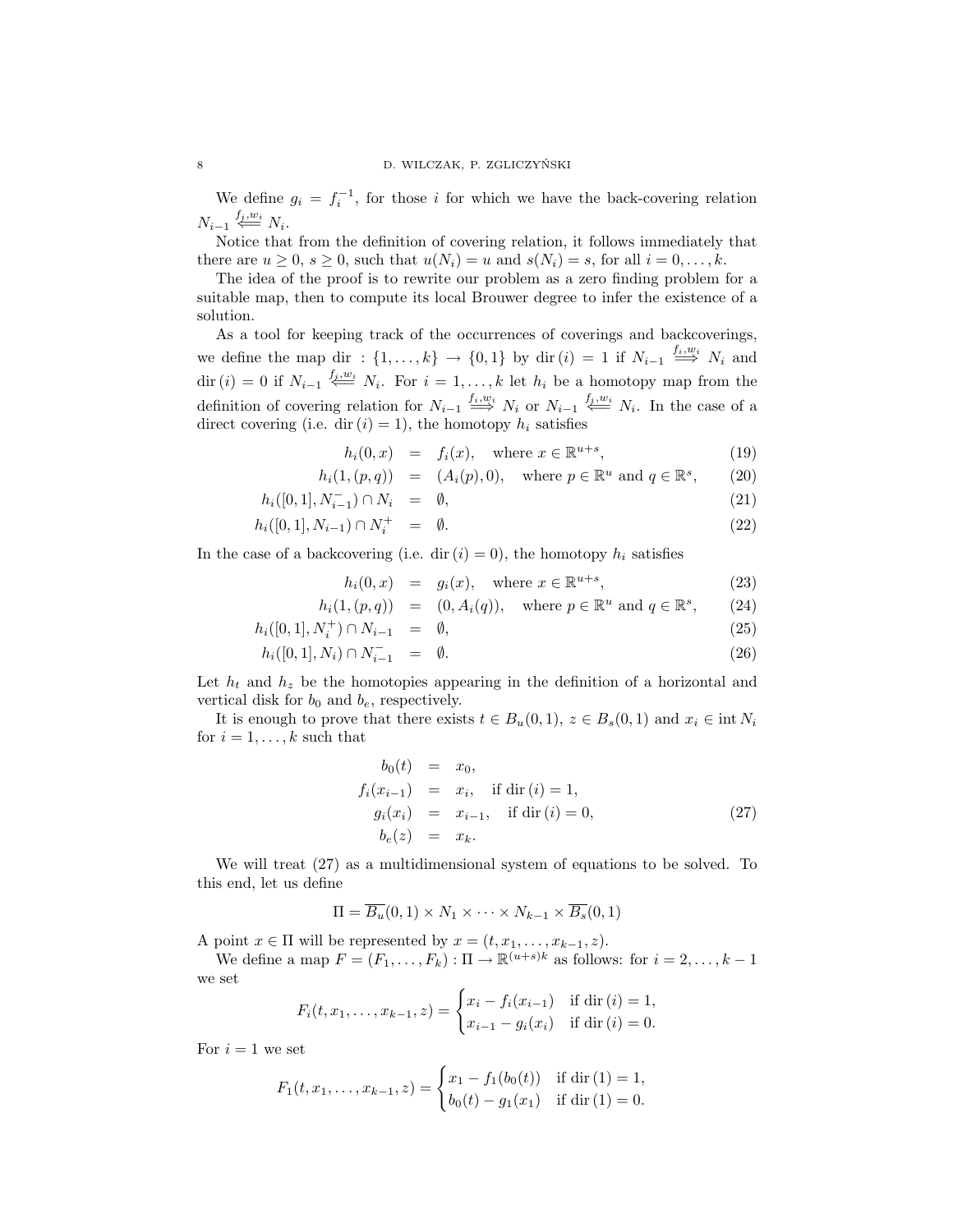For  $i = k$  we define

$$
F_k(t, x_1, \dots, x_{k-1}, z) = \begin{cases} b_e(z) - f_k(x_{k-1}) & \text{if } \text{dir}(k) = 1, \\ x_{k-1} - g_k(b_e(z)) & \text{if } \text{dir}(k) = 0. \end{cases}
$$

With this notation, solving the system  $(27)$  is equivalent to solving the equation  $F(x) = 0$  in int  $\Pi$ .

We define a homotopy  $H = (H_1, \ldots, H_k) : [0,1] \times \Pi \to \mathbb{R}^{(u+s)k}$  as follows. For  $i = 2, \ldots, k - 1$  we set

$$
H_i(\lambda, t, x_1, \dots, x_{k-1}, z) = \begin{cases} x_i - h_i(\lambda, x_{i-1}) & \text{if } \text{dir}(i) = 1, \\ x_{i-1} - h_i(\lambda, x_i) & \text{if } \text{dir}(i) = 0. \end{cases}
$$

For  $i = 1$  we set

$$
H_1(\lambda, t, x_1, \dots, x_{k-1}, z) = \begin{cases} x_1 - h_1(\lambda, h_t(\lambda, t)) & \text{if } \text{dir}(1) = 1, \\ h_t(\lambda, t) - h_1(\lambda, x_1) & \text{if } \text{dir}(1) = 0. \end{cases}
$$

For  $i = k$  we define

$$
H_k(\lambda, t, x_1, \dots, x_{k-1}, z) = \begin{cases} h_z(\lambda, z) - h_k(\lambda, x_{k-1}) & \text{if } \text{dir}(k) = 1, \\ x_{k-1} - h_k(\lambda, h_z(\lambda, z)) & \text{if } \text{dir}(k) = 0. \end{cases}
$$

Notice that  $H(0, x) = F(x)$ . The assertion of the theorem is a consequence of the following two lemmas, which will be proved after we complete the current proof.

**Lemma 1.** For all  $\lambda \in [0,1]$  the local Brouwer degree  $\deg(H(\lambda, \cdot), \text{int } \Pi, 0)$  is well defined and does not depend on  $\lambda$ . Namely, for all  $\lambda \in [0,1]$  we have

 $deg(H(\lambda, \cdot), \text{int }\Pi, 0) = deg(H(1, \cdot), \text{int }\Pi, 0).$ 

Lemma 2.

$$
|\deg(H(1,\cdot),\text{int}\,\Pi,0)|=|w_1\cdot w_2\cdot\cdots\cdot w_k|
$$

We continue the proof of Theorem 3. Since  $F = H(0, \cdot)$ , from the above lemmas it follows immediately that

$$
\deg(F, \text{int } \Pi, 0) = \deg(H(0, \cdot), \text{int } \Pi, 0) = \deg(H(1, \cdot), \text{int } \Pi, 0) \neq 0.
$$

Hence there exists  $x \in \Pi$  such that  $F(x) = 0$ .

Proof of Lemma 1: From the homotopy property of the local Brouwer degree (see Appendix in [ZGi]) it is enough to prove that

$$
H(\lambda, x) \neq 0, \quad \text{for all } x \in \partial(\Pi) \text{ and } \lambda \in [0, 1]. \tag{28}
$$

In order to prove (28), let us fix  $x = (t, x_1, \ldots, x_{k-1}, k) \in \partial \Pi$ . It is easy to see that one of the following conditions must be satisfied

$$
t \in \partial B_u(0,1), \tag{29}
$$

$$
z \in \partial B_s(0,1), \tag{30}
$$

$$
x_i \in N_i^+, \text{ for some } i = 1, ..., k - 1,
$$
 (31)

 $x_i \in N_i^-$  for some  $i = 1, ..., k - 1$ . (32)

We will deal with all above cases separately.

Consider first (29). Let us fix  $\lambda \in [0,1]$ . Let  $x_0 = h_t(\lambda, t)$ . From Def. 11 it follows that  $x_0 \in N_0^-$ . There are now two possibilities: either dir  $(1) = 1$  (direct covering) or dir  $(1) = 0$  (backcovering). Assume that dir  $(1) = 1$ . From condition  $(21)$  it

Ľ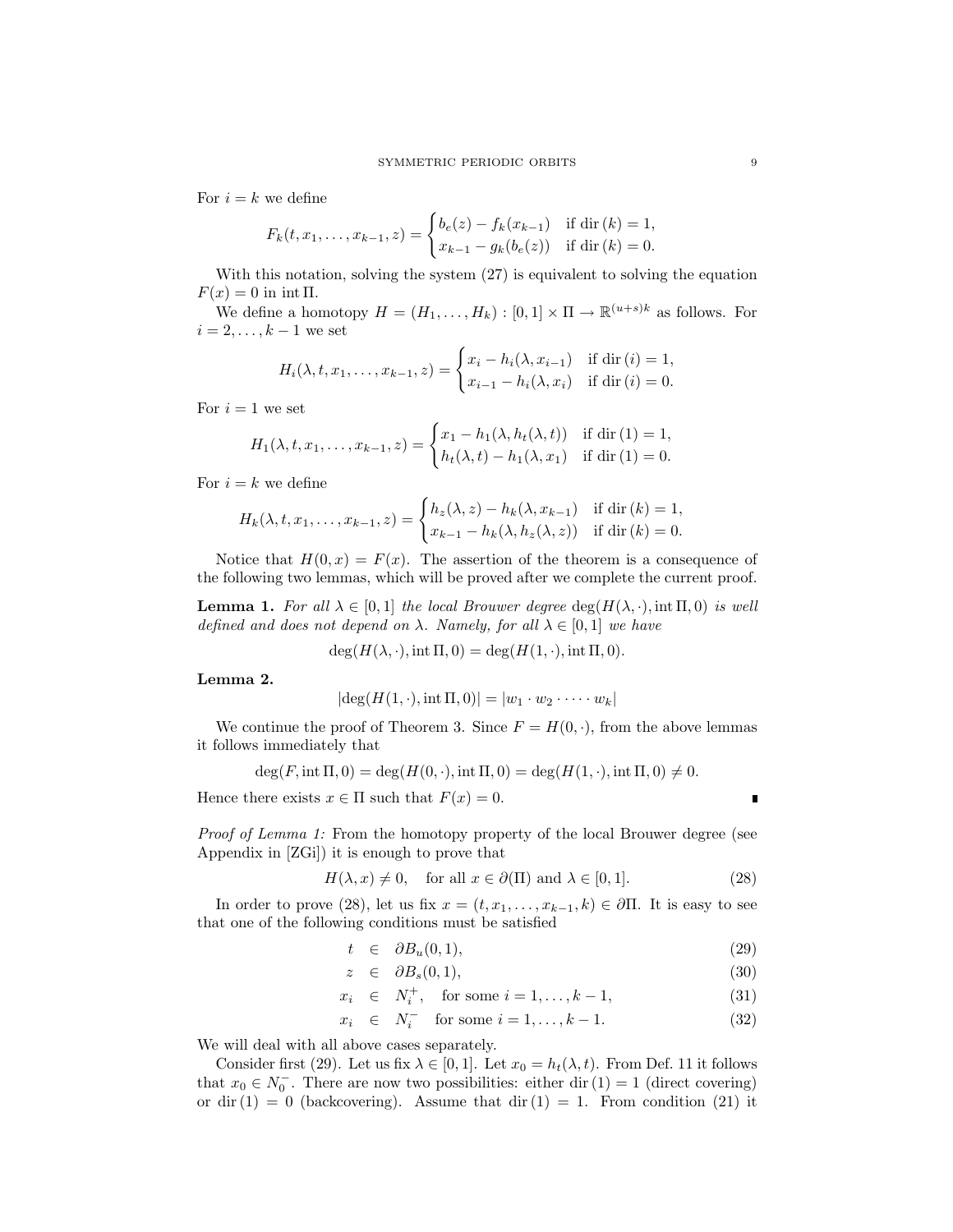follows that  $h_1(\lambda, x_0) \notin N_1$ , hence  $H_1(\lambda, x) \neq 0$ . Assume now that dir (1) = 0. We have  $h_t(\lambda, t) \in N_0^-$  and since by (26)  $h_1(\lambda, N_1) \cap N_0^- = \emptyset$ , hence  $H_1(\lambda, x) \neq 0$ .

Consider now (30). Let us fix  $\lambda \in [0, 1]$  and let  $x_k = h_z(\lambda, z)$ . From Def. 12 it follows that  $x_k \in N_k^+$ . Now if dir  $(k) = 1$ , then from condition  $(22)$   $h_k(\lambda, N_{k-1}) \cap N_k^+$  $\emptyset$ , hence  $H_k(\lambda, x) \neq 0$ . If dir  $(k) = 0$ , then from (25) if follows, that  $h_k(\lambda, x_k) \notin$  $N_{k-1}$ , hence  $H_k(\lambda, x) \neq 0$ .

For each of cases (31) and (32) we have to consider the following four possibilities

$$
N_{i-1} \stackrel{f_i}{\implies} N_i \stackrel{f_{i+1}}{\implies} N_{i+1},\tag{33}
$$

$$
N_{i-1} \stackrel{f_i}{\implies} N_i \stackrel{f_{i+1}}{\Longleftarrow} N_{i+1},\tag{34}
$$

$$
N_{i-1} \stackrel{f_i}{\iff} N_i \stackrel{f_{i+1}}{\Longrightarrow} N_{i+1},\tag{35}
$$

$$
N_{i-1} \stackrel{f_i}{\longleftarrow} N_i \stackrel{f_{i+1}}{\longleftarrow} N_{i+1}.\tag{36}
$$

Assume first that  $x_i \in N_i^+$ . If (33) or (34) holds true, then from (22) we obtain

$$
h_i(\lambda, x_{i-1}) \neq x_i,
$$

for every  $\lambda \in [0,1]$  and every  $x_{i-1} \in N_{i-1}$ . If (35) or (36) is satisfied, then from (25) it results that

$$
h_i(\lambda, x_i) \neq x_{i-1},
$$

for every  $\lambda \in [0,1]$  and every  $x_{i-1} \in N_{i-1}$ . This proves that, if  $x_i \in N_i^+$ , then  $H(\lambda, x) \neq 0$  for any  $\lambda \in [0, 1].$ 

Assume now that  $x_i \in N_i^-$ . If (33) or (35) holds true, then from (21) it follows that for every  $\lambda \in [0,1]$  and every  $x_{i+1} \in N_{i+1}$  we have

$$
h_{i+1}(\lambda, x_i) \neq x_{i+1}.
$$

If  $(34)$  or  $(36)$  is satisfied, then from  $(26)$  we obtain

$$
h_{i+1}(\lambda, x_{i+1}) \neq x_i,
$$

for every  $\lambda \in [0,1]$  and every  $x_{i+1} \in N_{i+1}$ . This proves that if  $x_i \in N_i^-$ , then  $H(\lambda, x) \neq 0$  for any  $\lambda \in [0, 1]$ .

*Proof of Lemma 2:* Let us represent  $x_i$  for  $i = 1, ..., k - 1$  as a pair  $x_i = (p_i, q_i)$ , where  $p_i \in \mathbb{R}^u$  and  $q_i \in \mathbb{R}^s$ . In this representation the map

$$
H(1, t, p_1, q_1, \ldots, p_{k-1}, q_{k-1}, z) = (\tilde{p}_1, \tilde{q}_1, \ldots, \tilde{p}_k, \tilde{q}_k)
$$

has the following form (for  $\alpha = 0$ )

• if  $i = 2, \ldots, k - 1$  then

if dir 
$$
(i) = 1
$$
, then  $\tilde{p}_i = (1 - \alpha)p_i - A_i(p_{i-1}), \qquad \tilde{q}_i = q_i,$  (37)

if dir 
$$
(i) = 0
$$
, then  $\tilde{p}_i = p_{i-1}$ ,  $\tilde{q}_i = (1 - \alpha)q_{i-1} - A_i(q_i)$  (38)

• if  $i = 1$ , then

if dir (1) = 1, then 
$$
\tilde{p}_1 = (1 - \alpha)p_1 - A_1(t), \qquad \tilde{q}_1 = q_1
$$
 (39)

if dir (1) = 0, then 
$$
\tilde{p}_1 = t
$$
,  $\tilde{q}_1 = -A_1(q_1)$  (40)

• if  $i = k$ , then

if dir 
$$
(k) = 1
$$
, then  $\tilde{p}_k = -A_k(p_{k-1}), \qquad \tilde{q}_k = z$  (41)

if dir 
$$
(k) = 0
$$
, then  $\tilde{p}_k = p_{k-1}$ ,  $\tilde{q}_k = (1 - \alpha)q_{k-1} - A_k(z)$  (42)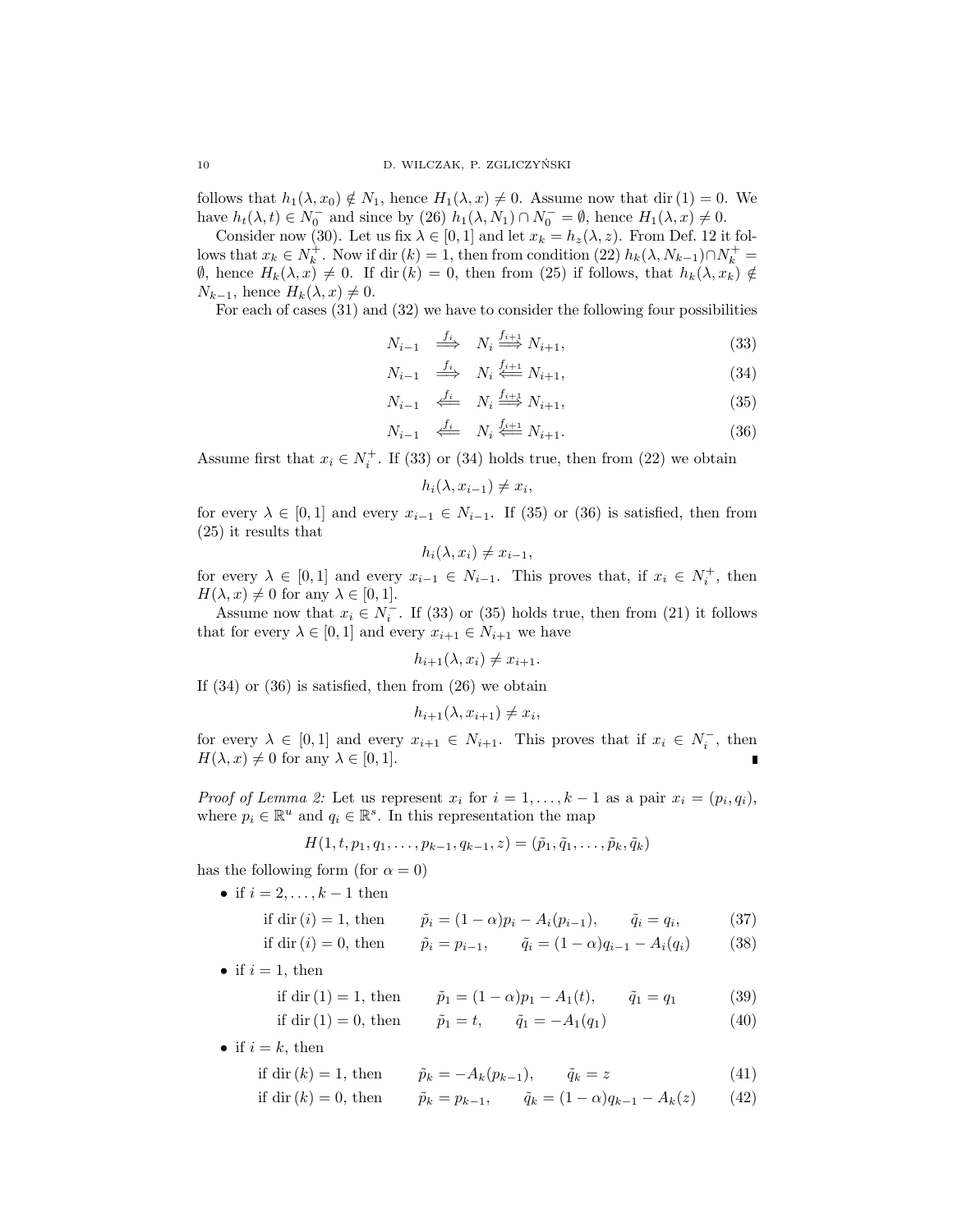The above equations define a homotopy  $C : [0,1] \times \Pi \to \mathbb{R}^{(u+s)k}$ . We will show that  $deg(C(\alpha, \cdot), int \Pi, 0)$  is independent of  $\alpha$  and then we compute the degree of  $C(1, \cdot)$ .

**Lemma 3.** For any  $\alpha \in [0, 1]$ 

 $deg(C(\alpha, \cdot), int \Pi, 0) = deg(C(1, \cdot), int \Pi, 0).$ 

*Proof.* From the homotopy property of the local degree (see Appendix in  $[ZG_i]$ ), it follows that it is enough to prove that

$$
C(\alpha, x) \neq 0, \quad \text{for all } x \in \partial \Pi \text{ and } \alpha \in [0, 1]. \tag{43}
$$

Let us take  $x = (t, p_1, q_1, \ldots, p_{k-1}, q_{k-1}, z) \in \partial \Pi$ . One of the following conditions holds true

$$
t \in S^u,
$$
  
\n
$$
z \in S^s,
$$
  
\n
$$
p_i \in S^u,
$$
 for some  $i = 2, ..., k-1$   
\n
$$
q_i \in S^s,
$$
 for some  $i = 2, ..., k-1$ .

Assume that  $t \in S^u$ . If dir (1) = 1, then  $||A_1(t)|| > 1$ , hence  $||\tilde{p}_1|| \ge ||A_1(t)|| - ||p_1|| >$ 0. If dir (1) = 0, then  $\tilde{p}_1 = t \neq 0$ .

Assume that  $z \in S^s$ . If dir  $(k) = 1$ , then  $\tilde{q}_k = z \neq 0$ . If dir  $(k) = 0$ , then  $||A_k(z)|| > 1$  and we obtain  $||\tilde{q_k}|| \ge ||A_k(z)|| - ||q_{k-1}|| > 0.$ 

Assume that  $p_i \in S^u$ . If dir  $(i + 1) = 1$ , then  $\tilde{p}_{i+1} \neq 0$ , because from condition (6) it follows that

$$
||A_{i+1}(p_i)|| > 1 \ge ||(1-\alpha)p_{i+1}||,
$$
\n(44)

for any  $p_{i+1} \in \overline{B_u}(0,1)$ .

If dir  $(i + 1) = 0$ , then obviously  $\tilde{p}_{i+1} = p_i \neq 0$ .

The argument for the case  $q_i \in S^s$  is similar.

Now we turn to the computation of the degree of  $C(1, \cdot)$ . Observe that  $C(1, \cdot)$ has the following form: for  $i = 2, \ldots, k - 1$ 

$$
\tilde{p}_i = -A_i(p_{i-1}), \ \tilde{q}_i = q_i \quad \text{if } \text{dir}(i) = 1 \tag{45}
$$

$$
\tilde{p}_i = p_{i-1}, \ \tilde{q}_i = -A_i(q_i) \quad \text{if } \text{dir}(i) = 0,
$$
\n(46)

for  $i = 1$ 

$$
\tilde{p}_1 = -A_1(t), \ \tilde{q}_1 = q_1 \quad \text{if } \text{dir}(1) = 1 \tag{47}
$$

$$
\tilde{p}_1 = t, \ \tilde{q}_1 = -A_1(q_1) \quad \text{if } \text{dir}(1) = 0,
$$
\n(48)

and for  $i = k$ 

$$
\tilde{p}_k = -A_k(p_{k-1}), \ \tilde{q}_k = z \quad \text{if } \text{dir}(1) = 1 \tag{49}
$$

$$
\tilde{p}_k = t, \ \tilde{q}_k = -A_k(z) \quad \text{if } \text{dir}(1) = 0. \tag{50}
$$

From the product property of the degree (see Appendix in [ZGi]) it follows that

$$
|\deg(C(1,\cdot),\Pi,0)| =
$$
  

$$
|\Pi_{i \in \text{dir}^{-1}(1)} \deg(-A_i, \overline{B_u}(0,1),0) \cdot \Pi_{i \in \text{dir}^{-1}(0)} \deg(-A_i, \overline{B_s}(0,1),0)|.
$$

In the formula above if dir  $^{-1}(j) = \emptyset$  (for  $j = 0, 1$ ), then the corresponding product is set to be equal to 1. Similarly if  $u = 0$  or  $s = 0$ , then the corresponding product is also set equal to 1.

 $\blacksquare$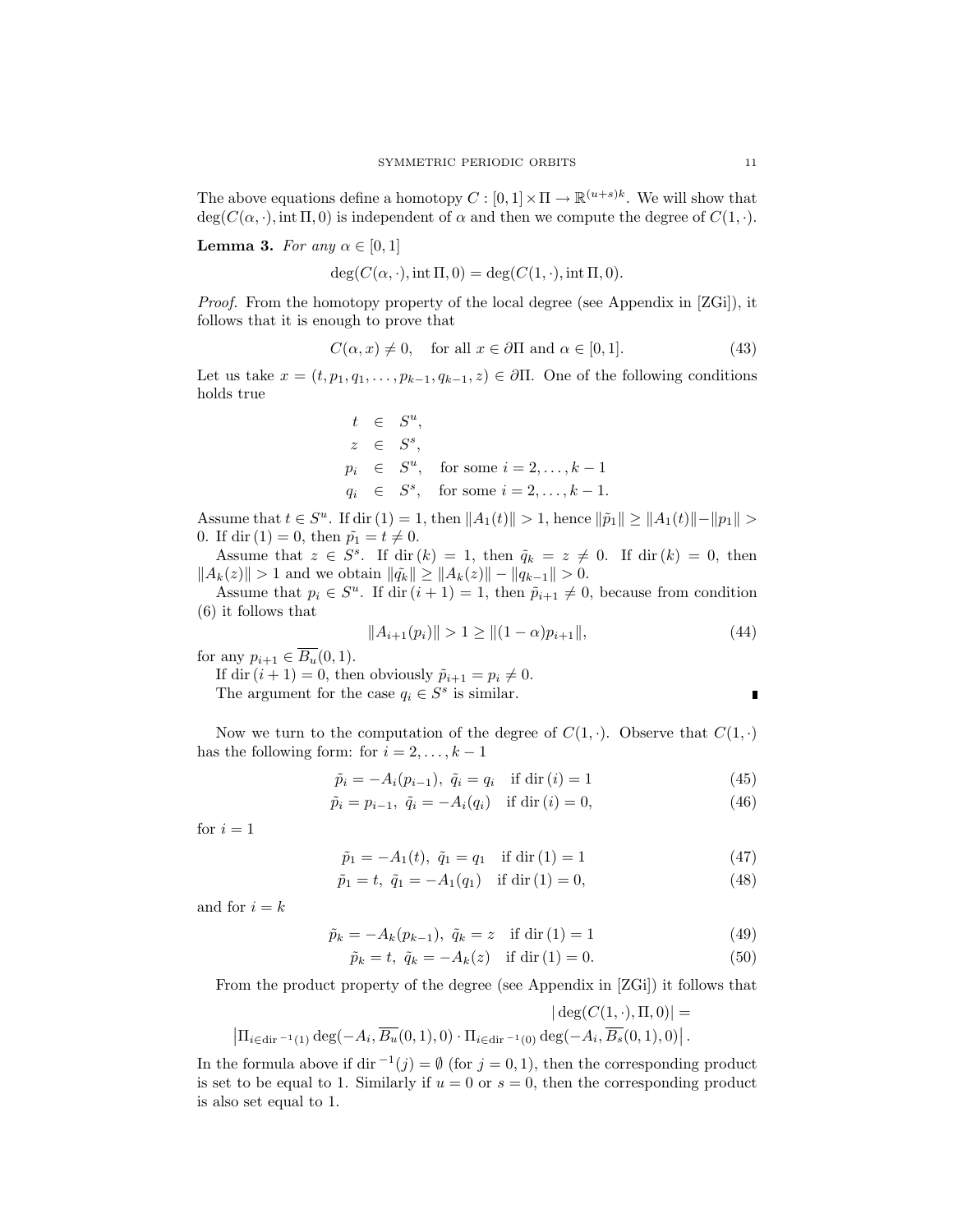From Collorary 18 in [ZGi] it follows that

$$
\deg(-A, U, 0) = (-1)^u \deg(A, U, 0). \tag{51}
$$

This finishes the proof.

4. Reversing symmetry and covering relations. In this section we apply the tools developed in previous sections to the study of symmetric periodic orbits for reversible maps.

Theorem 4. Let S be a reversing symmetry for the local dynamical system induced by the map P. Assume that

$$
M_0 \xleftrightarrow{\!\!\!\!\!\!\!\!\!\!\!\!\!\ {}^{\scriptstyle P}} M_1 \xleftrightarrow{\!\!\!\!\!\!\!\!\!\!\!\!\ {}^{\scriptstyle P}} M_2 \cdots \xleftrightarrow{\!\!\!\!\!\!\!\!\!\!\!\!\!\!\!\!\ {}^{\scriptstyle P}} M_{n-1} \xleftrightarrow{\!\!\!\!\!\!\!\!\!\!\!\ {}^{\scriptstyle P}} M_n,
$$

and

- 1. there exists a horizontal disk in  $M_0$  contained in  $Fix(S)$
- 2. there exists a vertical disk in  $M_n$  contained in  $Fix(S)$

Then there exists  $x \in M_0$ , such that

$$
S(x) = x, P^{2n}(x) = x
$$
  
the orbit of x is S-symmetric  

$$
P^{i}(x) \in M_{i} \text{ for } i = 1, ..., n,
$$

$$
P^{n+i}(x) \in S(M_{n-i}) \text{ for } i = 1, ..., n.
$$

*Proof.* From Theorem 3 it follows that there exists  $x \in Fix(S)$ , such that

$$
P^{i}(x) \in M_{i} \text{ for } i = 1, ..., n,
$$
  

$$
P^{n}(x) \in \text{Fix}(S).
$$

The reversing symmetry of P and Remark 1 imply that the following sequence of points

$$
x, P(x), \dots, P^{n}(x) = S(P^{n}(x)), S(P^{n-1}(x)), \dots,
$$
  

$$
S(P^{n-2}(x)), S(P^{-1}(x)), S(x) = x
$$

constitutes an S-symmetric periodic orbit with desired properties.

п

Now we turn our attention to the action of symmetry on h-sets and covering relations.

**Definition 13.** Let N be an h-set in  $\mathbb{R}^n$ . Let  $L : \mathbb{R}^n \to \mathbb{R}^n$  be a homeomorphism. We define an h-set  $L*N$  as follows

- $|L * N| = L(|N|),$
- $u(L*N) = u(N)$  and  $s(L*N) = s(N)$ ,
- $c_{L*N} = c_N \circ L^{-1}.$

We define an h-set  $L^T * N$  by

$$
L^T * N = (L * N)^T
$$

Informally speaking,  $L*N$  is just a image of N of under L and  $L^T*N$  is the image N under L, but we additionally switch the 'expanding' and 'contracting' directions. We have the following

**Lemma 4.** Let  $S : \mathbb{R}^{2n} \to \mathbb{R}^{2n}$  be a reversing symmetry for a map P and  $N \stackrel{P}{\iff} M$ , then  $S^T * M \stackrel{P}{\iff} S^T * N$ .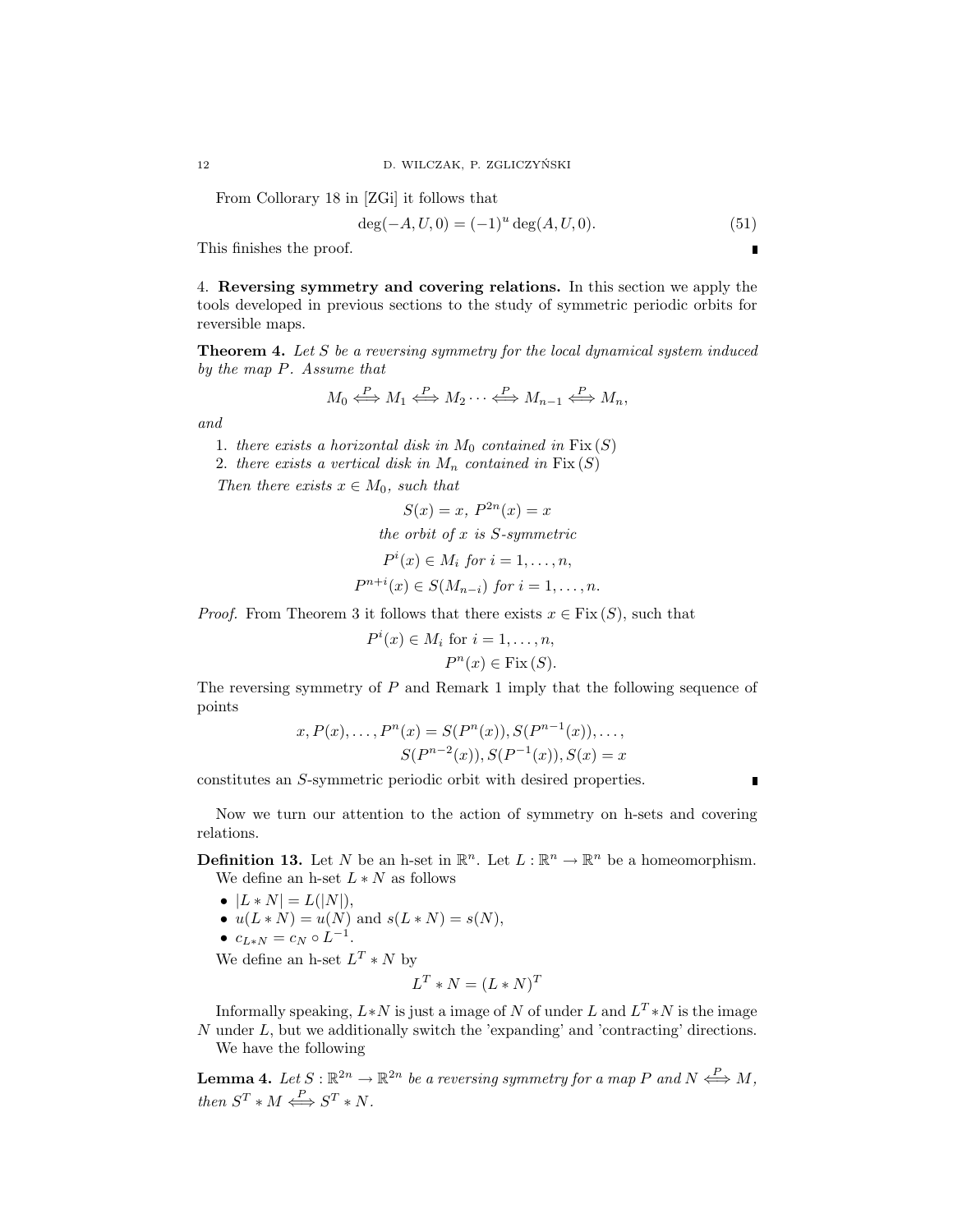Proof. For the proof it is enough to show, that

$$
\text{if } N \stackrel{P}{\Longrightarrow} M, \quad \text{then } S^T * M \stackrel{P}{\Longleftarrow} S^T * N, \tag{52}
$$

$$
\text{if } N \stackrel{P}{\Longleftarrow} M, \text{ then } S^T * M \stackrel{P}{\Longrightarrow} S^T * N. \tag{53}
$$

We will prove (52) only. The proof of (53) is analogous. Assume that  $N \stackrel{P,w}{\Longrightarrow} M$ and let  $h$ ,  $A$  be maps from Def. 8 used in conditions 1 and 2, respectively. We will show that these h and A are also good for the verification of covering relation

$$
S*N \stackrel{P^{-1},w}{\Longrightarrow} S*M,
$$
\n(54)

which by Def. 9 is equivalent to  $S^T * M \stackrel{P,w}{\Longleftarrow} S^T * N$ , see Fig. 3.



FIGURE 3. The existence of covering relations  $N \stackrel{P,w}{\Longrightarrow} K \stackrel{P,w}{\Longrightarrow} M$ implies the existence of covering relations  $S*N \overset{P^{-1},w}{\Longrightarrow} S*K \overset{P^{-1},w}{\Longrightarrow}$  $S * M$ .

Observe that the reversing symmetry implies that

$$
P = S^{-1} \circ P^{-1} \circ S.
$$
 (55)

To verify the covering relation (54) we need to compute  $(P^{-1})_c = c_{S*M} \circ P^{-1} \circ c_{S*N}^{-1}$ . Using Def. 13 and (55) we obtain

$$
c_{S*M} \circ P^{-1} \circ c_{S*N}^{-1} = c_M \circ S^{-1} \circ P^{-1} \circ (c_N \circ S^{-1})^{-1}
$$
  
=  $c_M \circ (S^{-1} \circ P^{-1} \circ S) \circ c_N^{-1} = c_M \circ P \circ c_N^{-1}$ 

Hence the expression for  $P$  in coordinates  $c_N$  on input and  $c_M$  on output coincides with  $P^{-1}$  expressed in coordinates  $c_{L*N}$  and  $c_{L*M}$ . This implies that we can use the same homotopy  $h$  and  $A$  for the verification of all conditions required by  $(54)$ . These conditions are satisfied, because we assumed that  $N \stackrel{P,w}{\Longrightarrow} M$ .

The reversing symmetry maps, in a natural way, horizontal disks to vertical disks and vice versa. Namely, we have the following obvious lemma.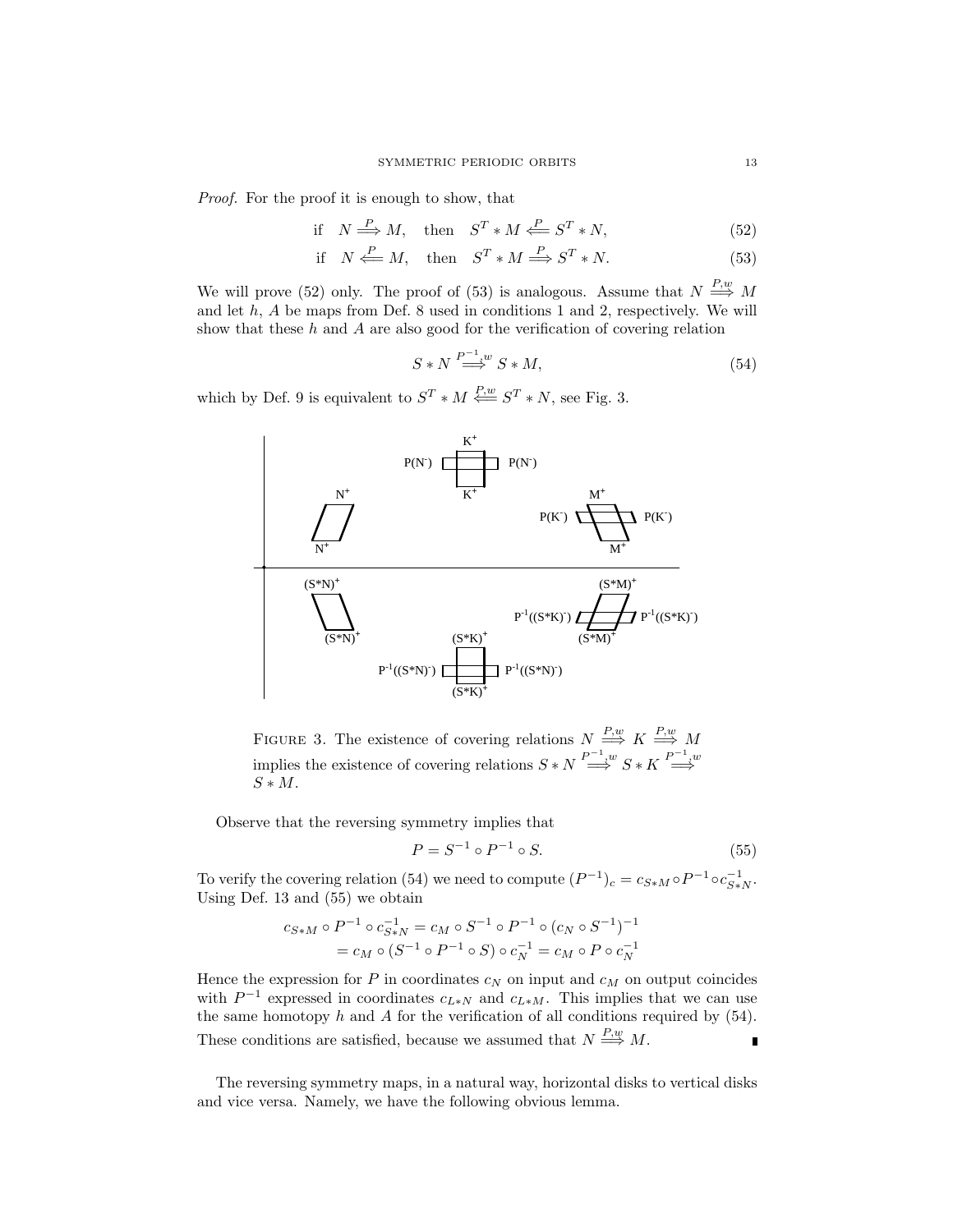**Lemma 5.** Let  $S : \mathbb{R}^n \to \mathbb{R}^n$  a homeomorphism, N be an h-set and  $\gamma$  be a horizontal (vertical) disk in N.

Then  $S(\gamma)$  is a vertical (horizontal) disk in  $S^T * N$ .

In the context of proving the existence of an infinite number of symmetric periodic orbits symmetric h-sets are of special importance.

**Definition 14.** Let S be a reversing symmetry. We say that an h-set N is  $S<sup>T</sup>$ . symmetric if  $S^T * N = N$ .

It is easy to see, that if N is  $S<sup>T</sup>$ -symmetric h-set, then  $u(N) = s(N)$  and the dimension of the phase space  $n = u(N) + s(N)$  must be even.

The following theorem, which is an easy consequence of Theorem 4, illustrates our method of proving of the existence of an infinite number of symmetric periodic orbits.

**Theorem 5.** Let S be a reversing symmetry for the local dynamical system induced by the map P. Let  $M_i$  for  $i = 0, 1, 2, 3$  be h-sets and  $M_i \cap M_j = \emptyset$  for  $i \neq j$ . Assume that

$$
M_0 \stackrel{P}{\iff} M_1 \stackrel{P}{\iff} M_2,
$$
  
\n
$$
M_0 \stackrel{P}{\iff} M_0
$$
  
\n
$$
M_0 \text{ and } M_2 \text{ are } S^T\text{-symmetric}
$$
  
\n
$$
M_3 = S^T * M_1
$$

there exists a horizontal disk in  $M_0$  contained in  $Fix(S)$ 

there exists a horizontal disk in  $M_2$  contained in  $Fix(S)$ 

Then for any sequence  $(\alpha_0, \alpha_1, \ldots, \alpha_n) \in \{0, 1, 2, 3\}^{n+1}$ , satisfying the following conditions

$$
\alpha_0 \in \{0, 2\}, \quad \alpha_n \in \{0, 2\}
$$
  
if  $\alpha_i = 0$ , then  $\alpha_{i+1} \in \{0, 1\}$   
if  $\alpha_i = 1$ , then  $\alpha_{i+1} = 2$   
if  $\alpha_i = 2$ , then  $\alpha_{i+1} = 3$   
if  $\alpha_i = 3$ , then  $\alpha_{i+1} = 1$ ,

there exists  $x \in M_{\alpha_0}$ , such that

$$
S(x) = x, P^{2n}(x) = x
$$
  
the orbit of x is S-symmetric  

$$
P^{i}(x) \in M_{i} \text{ for } i = 1, ..., n,
$$

$$
P^{n+i}(x) \in S(M_{n-i}) \text{ for } i = 1, ..., n.
$$

*Proof.* From Lemma 5 it follows that in  $M_0$  and  $M_2$  there exist vertical disks contained in Fix  $(S)$ . We can now apply Theorem 4 to the chain of covering relations

$$
M_{\alpha_0} \xleftrightarrow{\hspace{-.65em}P} M_{\alpha_1} \xleftrightarrow{\hspace{-.65em}P} \cdots \xleftrightarrow{\hspace{-.65em}P} M_{\alpha_n}
$$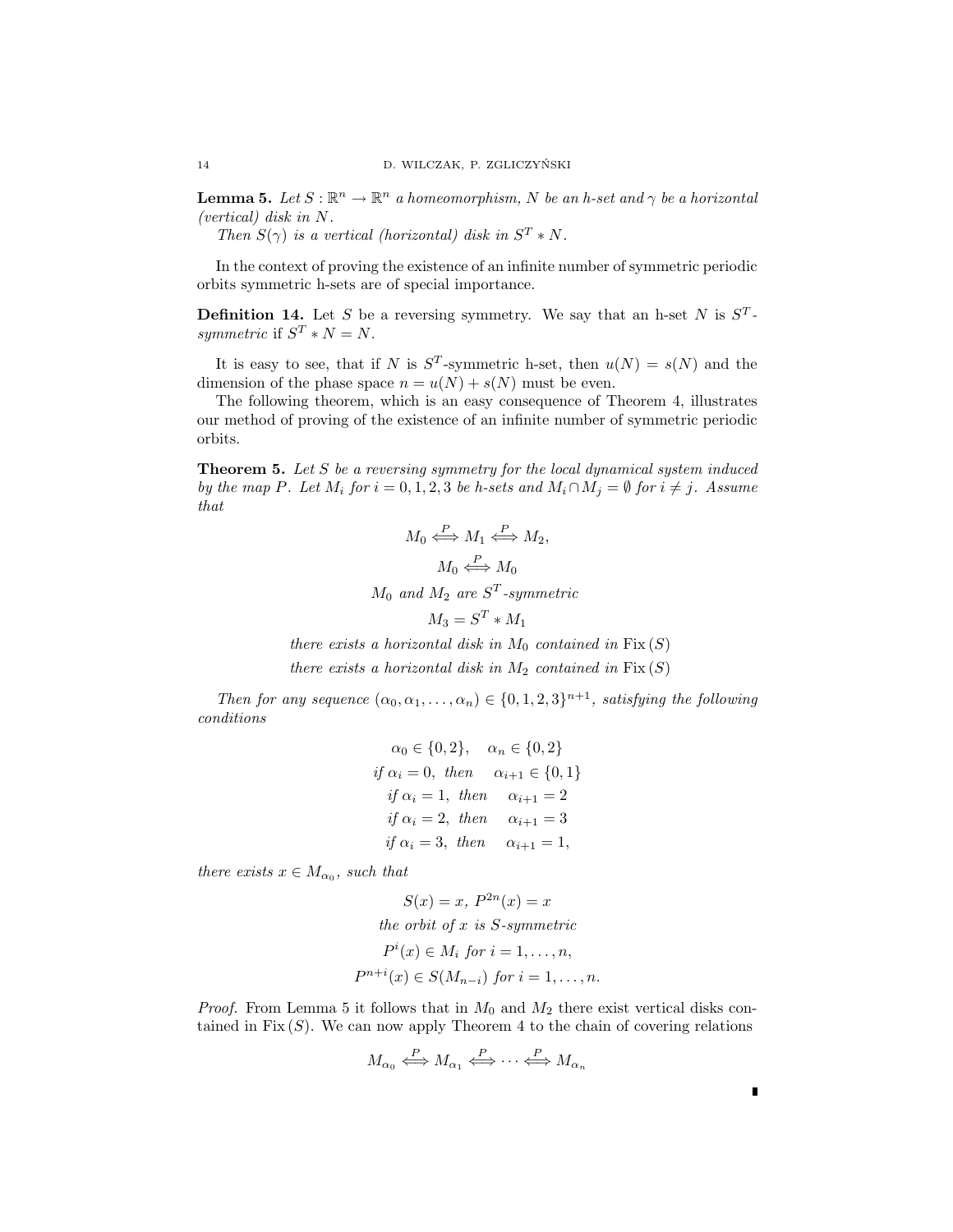5. One four-dimensional reversible example. In this section we present the application of the method introduced throughout the paper to a four-dimensional reversible map. As a consequence we obtain the existence of chaotic dynamics and the existence of an infinite number of symmetric periodic orbits for a certain iteration of such map. The proof is computer assisted, i.e., rigorous numerics is used to verify assumptions of abstract theorems. The main feature which makes this example interesting is the fact that both stable and unstable directions are two-dimensional and the map itself is not close to a product of two two-dimensional maps, with unstable dimension one each.

5.1. An example of a four-dimensional reversible map. Let  $f: \mathbb{R}^n \to \mathbb{R}^n$ ,  $n > 0$  be a continuous map,  $F : \mathbb{R}^{2n} \to \mathbb{R}^{2n}$  be a map defined by

$$
F\begin{bmatrix} x \\ y \end{bmatrix} = \begin{bmatrix} -y + f(x) \\ x \end{bmatrix}
$$

and let  $S(x, y) = (y, x)$ . It is straightforward to show that  $S \circ F \circ S \circ F = Id$ . Therefore F is a reversible homeomorphism of  $\mathbb{R}^{2n}$ . In new coordinates given by  $\bar{x} = \frac{x-y}{2}, \bar{y} = \frac{x+y}{2}$  we may rewrite F as follows (we drop bars over x and y)

$$
F\begin{bmatrix} x \\ y \end{bmatrix} = \begin{bmatrix} -y + \frac{1}{2}f(x+y) \\ x + \frac{1}{2}f(x+y) \end{bmatrix}
$$
 (56)

and the reversing symmetry S is given by  $S(x, y) = (-x, y)$ .

Let us fix  $n = 2$  and let  $f : \mathbb{R}^2 \to \mathbb{R}^2$  be defined by

$$
f\begin{bmatrix} x_1 \\ x_2 \end{bmatrix} = \begin{bmatrix} x_1(1-x_1) + 4 - x_2 \\ x_2(1-x_2) + 4 + x_1 \end{bmatrix}.
$$
 (57)

In the remainder of this section we will investigate the map  $F$  given by (56), where  $f$ is as above. The map  $S(x_1, x_2, y_1, y_2) = (-x_1, -x_2, y_1, y_2)$  is a reversing symmetry of F.

It is easy to verify that each solution of

$$
F(x_1, x_2, y_1, y_2) = (x_1, x_2, y_1, y_2)
$$
\n<sup>(58)</sup>

satisfies  $x_1 = x_2 = 0$ , hence all fixed points of F are symmetric. Solving of Eq. (58) leads to the following system of equations  $\frac{1}{2}$ 

$$
\begin{cases} y_1^2 + (y_2 + 1)^2 = 9\\ (y_1 + 1)^2 - y_2^2 = 1 \end{cases}
$$

describing an intersection of a circle with a hyperbola in four points as shown in Fig. 4. Fixed points  $P_1, P_2$  are hyperbolic with real eigenvalues, the fixed point  $P_3$  is hyperbolic with four complex eigenvalues, the point  $P_4$  possesses two complex eigenvalues on the unit circle and two real eigenvalues, i.e., it is of elliptic-hyperbolic type.

The fixed points may be exactly computed (for example using Mathematica). However, for our further consideration it is sufficient to use two approximate fixed points, which we will still denote by  $P_i$ , given by

$$
P_1 = (0, 0, -2.9288690017630725, -1.649404627725545),
$$
  
\n
$$
P_2 = (0, 0, 2, 100020462565084, 2, 0206721015162255),
$$
  
\n(60)

$$
P_2 = (0, 0, 2.199939462565084, -3.0396731015162355). \tag{60}
$$

We will show that in the vicinity of  $P_1$  and  $P_2$  the map  $F<sup>7</sup>$  has symbolic dynamics on two symbols and there exist an infinite number of symmetric periodic points of an arbitrarily large period. The dynamical property used in the proof of these facts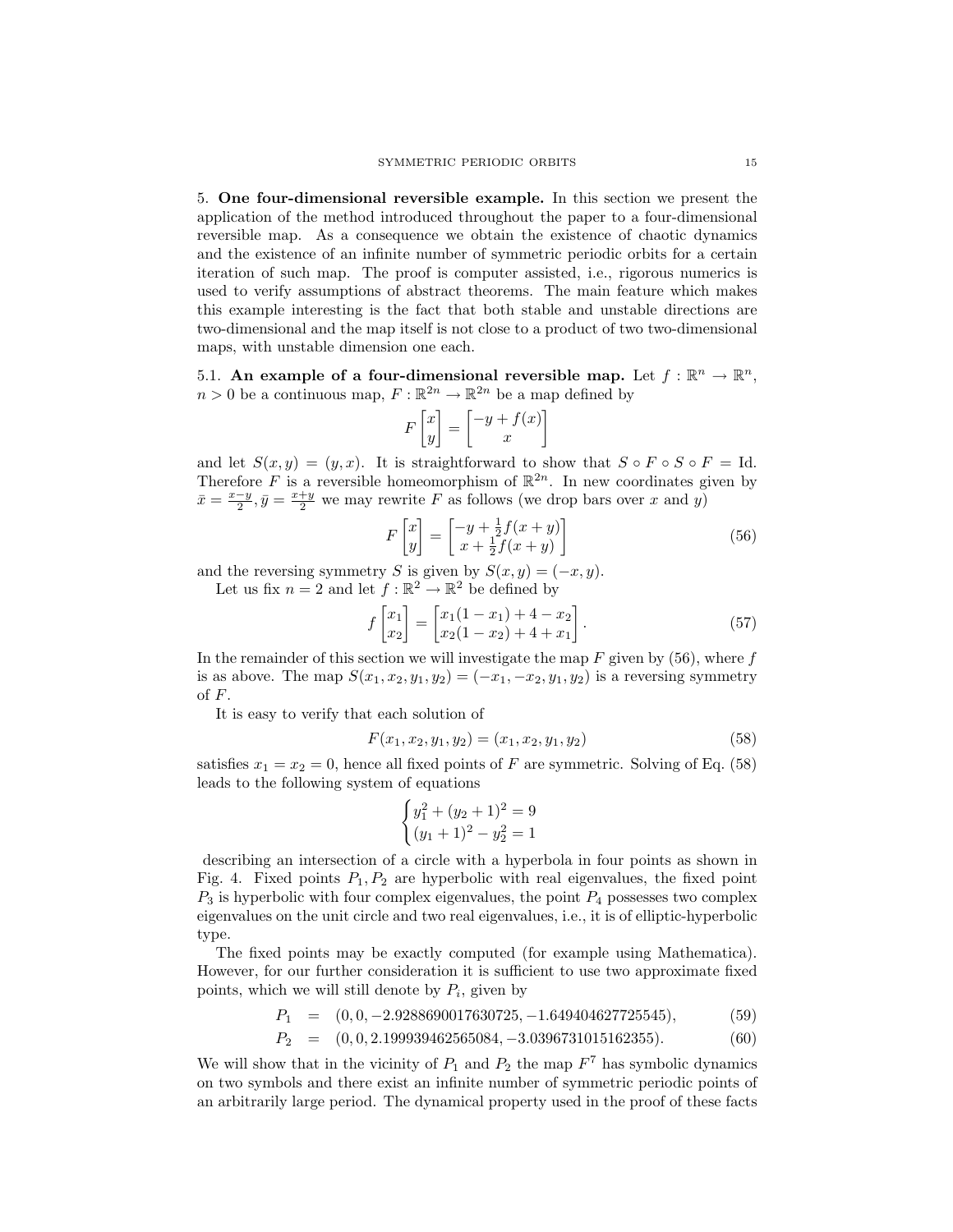16 D. WILCZAK, P. ZGLICZYŃSKI



FIGURE 4. The location of the fixed points of  $F$ .

is the apparent existence of transversal heteroclinic connection of  $P_1$  and  $P_2$  in both directions.

Before we proceed with the statement of main results for  $F$  we need to discuss how we represent h-sets.

5.2. Representation of h-sets in  $\mathbb{R}^n$ . To define an h-set N we need to specify a homeomorphism  $c_N$  of  $\mathbb{R}^n$  and two numbers  $u(N)$  and  $s(N)$  (see Def. 6). Since we will use the computer in order to verify covering relations, the homeomorphism must be representable by the machine. The simplest case is to take an affine map. We will use the maximum norm on  $\mathbb{R}^n$ , i.e.  $||x|| = ||x||_{\infty} = \max_i |x_i|$  and we treat vectors as columns.

Let  $x, u_1, \ldots, u_k, s_1, \ldots, s_{n-k} \in \mathbb{R}^n$ ,  $0 \le k \le n$  be such that the vectors  $u_1, \ldots, u_k$ ,  $s_1, \ldots, s_{n-k}$  are linearly independent. We define a matrix  $M \in \mathbb{R}^{n \times n}$  by

$$
M=[u_1,\ldots,u_k,s_1,\ldots,s_{n-k}].
$$

We define an h-set

$$
N = \mathfrak{h}(x, u_1, \dots, u_k, s_1, \dots, s_{n-k})
$$

as follows

$$
u(N) = k,
$$
  
\n
$$
s(N) = n - k,
$$
  
\n
$$
|N| = M(\overline{B_n}(0,1)) + x = M(\overline{B_{u(N)}}(0,1) \times \overline{B_{s(N)}}(0,1)) + x,
$$
  
\n
$$
c_N(v) = M^{-1}(v-x), \text{ for } v \in \mathbb{R}^n
$$

Hence, the h-set  $N$  defined above is a parallelepiped centered at  $x$ .

In the sequel we will work in  $\mathbb{R}^{2k}$  with  $s(N) = u(N) = k$ . In this case we will use also the notation  $N = \mathfrak{h}(x, M)$ , where M is a linear isomorphism of  $\mathbb{R}^{2k}$ . The first  $k$  columns of  $M$  correspond to unstable directions and the last  $k$  columns of M correspond to stable directions.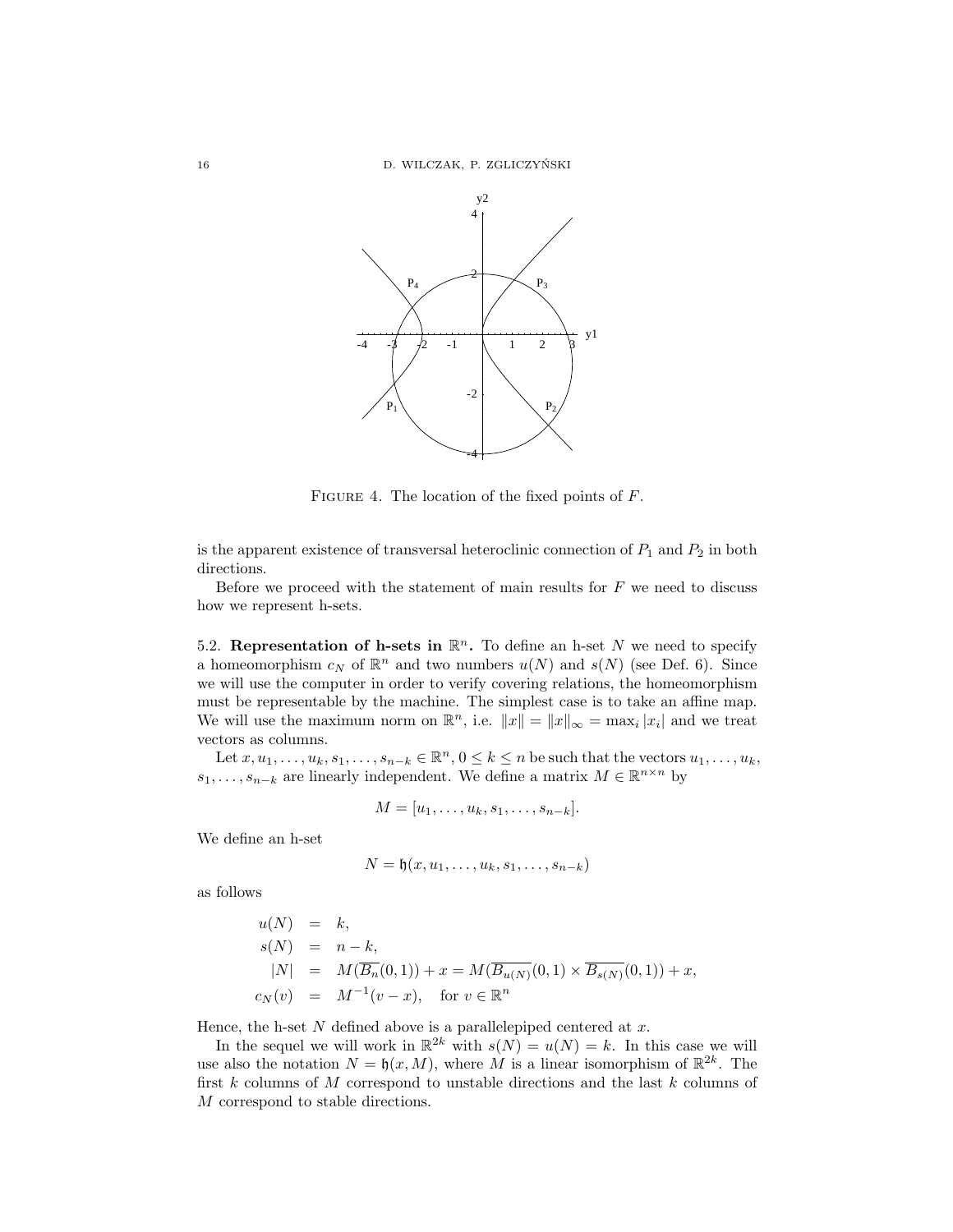5.3. Important h-sets and covering relations between them. As was mentioned before  $P_1$  and  $P_2$  are good numerical approximations to two hyperbolic fixed points with two-dimensional stable and unstable manifolds. We choose  $u_j^i, s_j^i \in \mathbb{R}^4$ ,  $i, j = 1, 2$  to be good numerical approximations of unstable and stable eigenvectors of  $DF(P_i)$  normalized to 1 in euclidian norm. Put

$$
u_1^1 = \begin{bmatrix} 0.527847408170044 \\ 0.254065286036574 \\ 0.730261232439584 \\ 0.351491787265563 \end{bmatrix}, \quad u_1^2 = \begin{bmatrix} -0.05726452423754 \\ 0.594572575636284 \\ -0.0768865282444865 \\ 0.7983061369797889 \end{bmatrix},
$$
  
\n
$$
u_2^1 = \begin{bmatrix} 0.233876807615845 \\ 0.485903716548415 \\ 0.365235930520818 \\ 0.758816138574061 \end{bmatrix}, \quad u_2^2 = \begin{bmatrix} 0.8918103319483236 \\ -0.0858921121857865 \\ 0.4421352370808943 \\ -0.0425829663821858 \end{bmatrix}
$$
(61)

and put  $s_i^j = S(u_i^j), i, j = 1, 2$ . We define matrices  $M_i$  for  $i = 1, 2$  by

$$
M_1 = 0.012[u_1^1, u_2^1, s_1^1, s_2^1], \quad M_2 = 0.31[u_1^2, u_2^2, s_1^2, s_2^2].
$$
\n
$$
(62)
$$

We define two  $S<sup>T</sup>$  symmetric h-sets centered at  $P<sub>1</sub>$  and  $P<sub>2</sub>$  by

$$
N_1 = \mathfrak{h}(P_1, M_1), \quad N_2 = \mathfrak{h}(P_2, M_2). \tag{63}
$$

The constants 0.31 and 0.012 which appear in the definitions of  $N_1$  and  $N_2$  will be explained in the sequel.

The sets  $N_1$  and  $N_2$  are disjoint. The projection of  $N_1$  and  $N_2$  onto  $(y_1, y_2)$ coordinates is presented in Fig. 5. The following lemma was proved with a computer assistance.



FIGURE 5. The projection of the sets  $N_1$  and  $N_2$  onto  $(y_1, y_2)$  coordinates.

Lemma 6. The following covering relations hold:

$$
N_1 \stackrel{F,1}{\Longrightarrow} N_1, \quad N_2 \stackrel{F,-1}{\Longrightarrow} N_2.
$$

The details of the proof will be presented in Section 6.

Remark 2. From above lemma and Theorem 2 it follows immediately, that there exists fixed points in  $N_1$  and  $N_2$ . However, we cannot claim that they are unique in  $N_i$  nor S-symmetric.

Now we will construct a dynamical link between sets  $N_1$  and  $N_2$ . More precisely, we construct a chain of covering relations connecting  $N_1$  and  $N_2$ . For this purpose we look for a point  $Q_1$  in the neighborhood of  $P_1$  on the unstable manifold of  $P_1$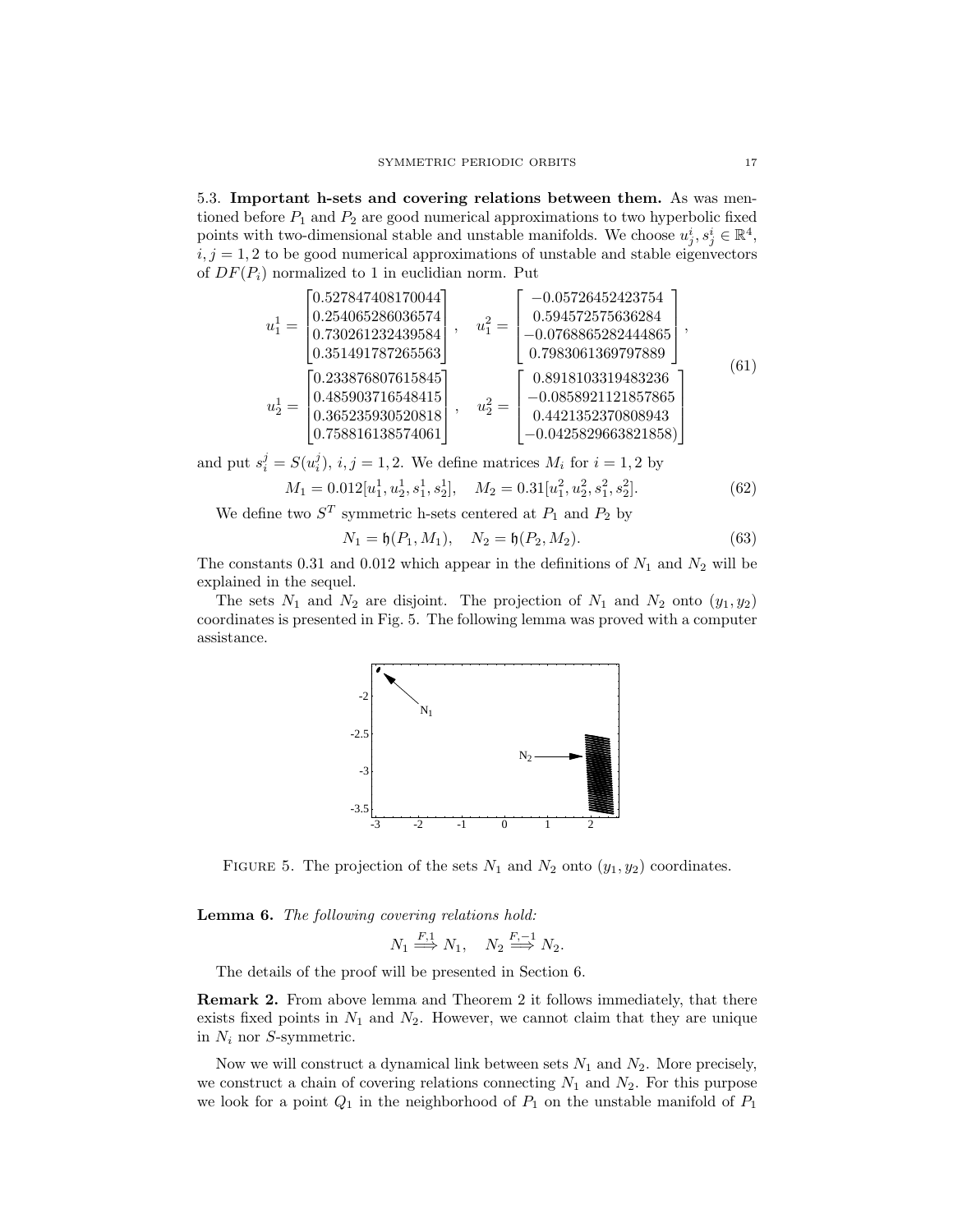and such that  $F^k(Q_1)$  (here  $k = 10$ ) is close to  $P_2$ . Then we define additional points  $Q_i$  by taking some forward iterates of  $Q_1$ .

To be specific we set

$$
Q_1 = P_1 + 0.0330092432u_1^1 - 0.048949u_1^2 + 0.0004931s_1^1,
$$
  
\n
$$
Q_2 = F^4(Q_1),
$$
  
\n
$$
Q_3 = F(Q_2).
$$

We have

$$
F^{-1}(Q_1) \in N_1,
$$
  

$$
||F^{-1}(Q_1) - P_1||_{\infty} < 0.006,
$$
  

$$
||F^{10}(Q_1) - P_2||_{\infty} < 0.001.
$$

The points  $Q_1, Q_2$  and  $Q_3$  will be used as the centers of new h-sets. We define

$$
H_1 = \mathfrak{h}(Q_1, .001u_1^1, .00175u_2^1, .005s_1^1, 0.005s_2^1),
$$
  
\n
$$
H_2 = \mathfrak{h}(Q_2, .28u_1^2, .28u_2^2, .2s_1^2, .38s_2^2),
$$
  
\n
$$
H_3 = \mathfrak{h}(Q_3, .15u_1^2, .15u_2^2, .12s_1^2, .42s_2^2).
$$

Let us comment briefly about the spatial relations between  $N_i$  and  $H_j$ . The set  $H_1$  is close to  $N_1$ , this is the reason for using the same stable and unstable directions in the definitions of these sets. Sets  $H_2$  and  $H_3$  are close to  $N_2$  and as in the previous case we used the same stable and unstable directions for them.

The approximate eigenvalues of  $DF$  at  $P_1$  are 6.2155, 4.5608, 0.21925, 0.16088 and at  $P_2$  are 6.8367,  $-2.9664$ ,  $-0.33710$ , 0.14626. The constant 0.31 which appears in the definition of  $M_2$  is almost maximal size of the set  $N_2$  for which the covering relation  $N_2 \stackrel{F,-1}{\Longrightarrow} N_2$  holds and for which the existence of such covering relation is relatively easy to prove with a computer assistance (the maximal possible value is approximately 0.6). The reason for using such a large set is that we wish to use a small number of iterates of F to move the point  $Q_1$  to  $N_2$  under the action of F.

The constant 0.012 which appear in the definition of the set  $N_1$  has been chosen as a relatively small but sufficient to obtain  $Q_1 \in F(N_1)$  – see Fig. 6.

Lemma 7. The following covering relations hold

$$
N_1 \stackrel{F,1}{\Longrightarrow} H_1 \stackrel{F^4,-1}{\Longrightarrow} H_2 \stackrel{F,-1}{\Longrightarrow} H_3 \stackrel{F,-1}{\Longrightarrow} N_2.
$$

The details of the proof will be presented in Section 6.

The numerical evidence of the existence of all covering relations  $N_1 \stackrel{F,1}{\Longrightarrow} N_1 \stackrel{F,1}{\Longrightarrow}$  $H_1 \stackrel{F^4,-1}{\Longrightarrow} H_2 \stackrel{F,-1}{\Longrightarrow} H_3 \stackrel{F,-1}{\Longrightarrow} N_2 \stackrel{F,-1}{\Longrightarrow} N_2$  is presented in Fig. 6.

For Lemma 7 we need to compute the fourth iteration of  $F$  in some neighbourhood of  $Q_1$ , namely  $H_1$ . Observe that  $||DF^4(Q_1)||_{\infty} \approx 1783.02$ . Since we would like to prove the existence of covering relation  $H_1 \stackrel{F^4,-1}{\Longrightarrow} H_2$  the set  $H_1$  should be relatively small in comparison to  $H_2$ . Hence, the constants which appear in the definition of  $H_1$  are over hundred times smaller than those in the definition of  $H_2$ . The sizes of the sets  $H_2$  and  $H_3$  are comparable to the size of  $N_2$  and they have been chosen in numerical experiments as working well for our purpose.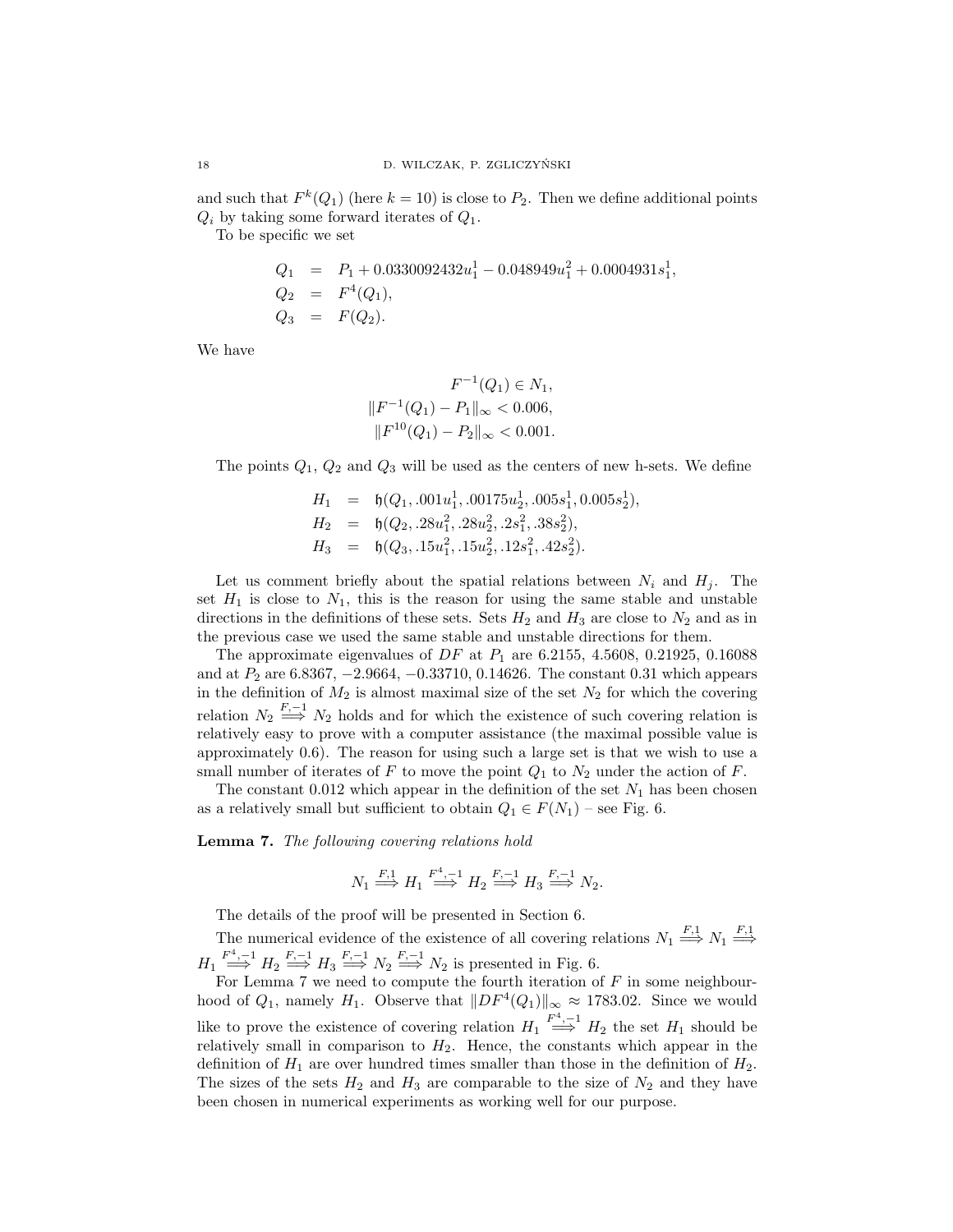

FIGURE 6. The numerical evidence of the existence of covering relations  $N_1 \stackrel{F,1}{\Longrightarrow} N_1 \stackrel{F,1}{\Longrightarrow} H_1 \stackrel{F^4,-1}{\Longrightarrow} H_2 \stackrel{F,-1}{\Longrightarrow} H_3 \stackrel{F,-1}{\Longrightarrow} N_2 \stackrel{F,-1}{\Longrightarrow} N_2.$  For any covering relation  $D_1 \stackrel{F^i,w}{\Longrightarrow} D_2$  of the chain present in the previous sentence, the projection of  $F_c^i((D_1)_c^-)$  onto unstable directions of  $D_2$  is outside the unit ball (first and third rows) and the projection of  $F_c^i((D_1)_c)$  onto stable directions of  $D_2$  is inside the unit ball (second and fourth rows).

# 5.4. Chaotic dynamics of F.

**Theorem 6.** The discrete dynamical system induced by the map  $F<sup>7</sup>$  is semiconjugated with the full shift on two symbols, i.e. for an arbitrary  $(i_j)_{j \in \mathbb{Z}} \in \{1,2\}^{\mathbb{Z}}$  there exists a point  $x_0 \in N_{i_0}$  such that

$$
F^{7j}(x_0) \in N_{i_j}, \quad j \in \mathbb{Z}.\tag{64}
$$

Moreover, if the sequence  $(i_j)_{j\in\mathbb{Z}}$  is periodic, then the point may be chosen as a periodic point for  $F<sup>7</sup>$  with the same principal period.

Proof. From Lemma 7 we obtain that

$$
N_1 \stackrel{F,1}{\Longrightarrow} H_1 \stackrel{F^4,-1}{\Longrightarrow} H_2 \stackrel{F,-1}{\Longrightarrow} H_3 \stackrel{F,-1}{\Longrightarrow} N_2. \tag{65}
$$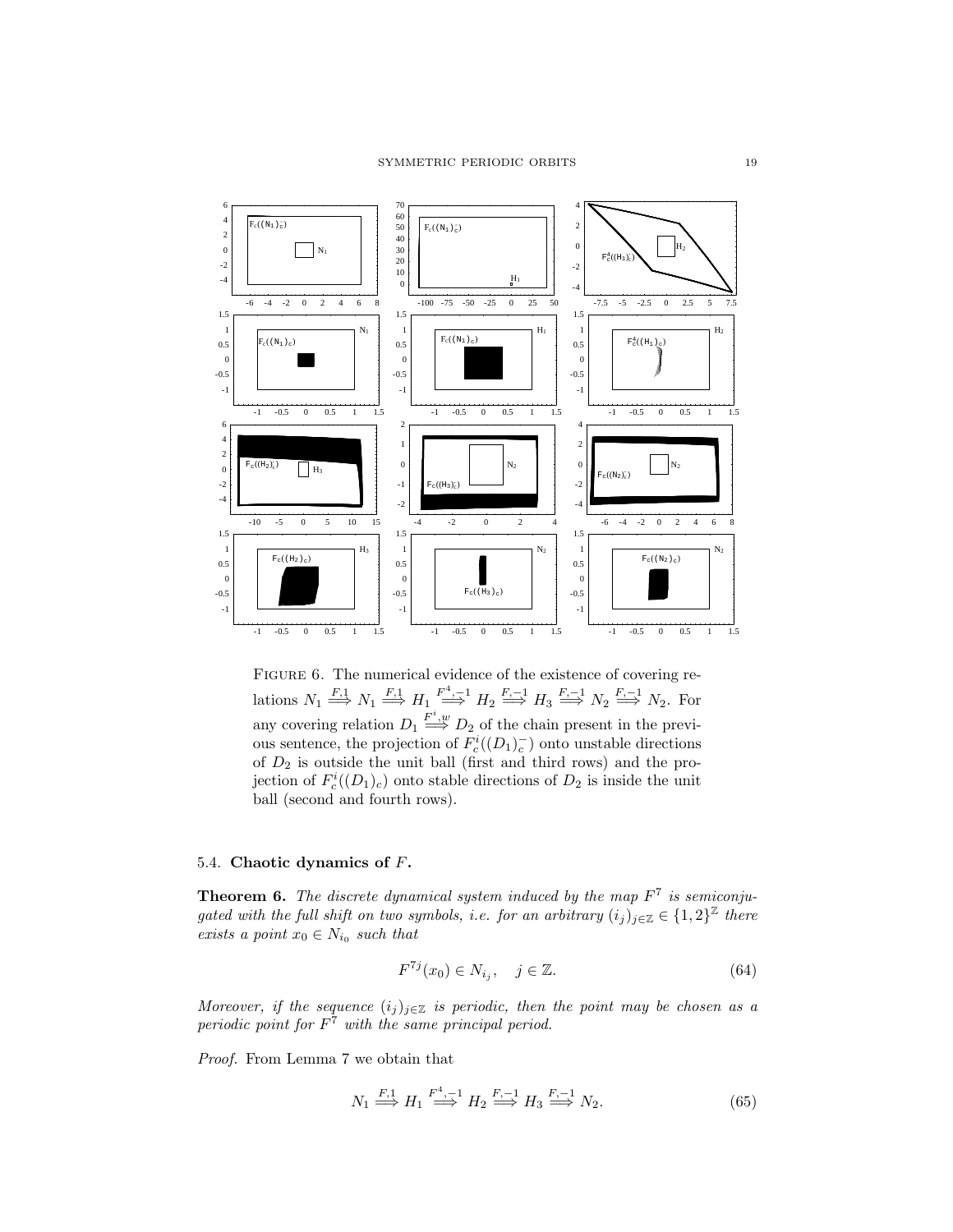Since the h-sets  $N_1$  and  $N_2$  are symmetric (by their definition), the reversing symmetry property of  $F$  implies

$$
N_2 = S^T \star N_2 \stackrel{F, -1}{\iff} S^T \star H_3 \stackrel{F, -1}{\iff} S^T \star H_2
$$
  

$$
S^T \star H_2 \stackrel{F^4, -1}{\iff} S^T \star H_1 \stackrel{F, 1}{\iff} S^T \star N_1 = N_1.
$$
 (66)

From Lemma 6 we get

$$
N_1 \stackrel{\overbrace{F,1}}{\Longrightarrow} N_1 \stackrel{\overbrace{F,1}}{\Longrightarrow} \cdots \stackrel{\overbrace{F,1}}{\Longrightarrow} N_1, \tag{67}
$$

$$
N_2 \stackrel{F, -1}{\Longrightarrow} N_2 \stackrel{F, -1}{\Longrightarrow} \cdots \stackrel{F, -1}{\Longrightarrow} N_2.
$$
 (68)

Let  $(i_j)_{j\in\mathbb{Z}}\in\{1,2\}^{\mathbb{Z}}$  be a periodic sequence of symbols, i.e.  $i_{j+k}=i_j$  for  $j\in\mathbb{Z}$  and a certain  $k > 0$ . Let

$$
N_{i_0} \iff N_{i_1} \dots \iff N_{i_k} = N_{i_0} \tag{69}
$$

be a periodic sequence of covering relations, where by  $N_{i_j} \iff N_{i_{j+1}}$  we mean a corresponding sequence (65-68). Now, Theorem 2 implies that there exists a k-periodic point  $x_0 \in N_{i_0}$  for  $F^7$ , such that assertion (64) is satisfied.

Let  $(i_j)_{j\in\mathbb{Z}}\in\{1,2\}^{\mathbb{Z}}$  be a nonperiodic sequence of symbols. For  $k>0$  we define the periodic sequences

$$
(i_j^k)_{j \in \mathbb{Z}} = \{\ldots, \{i_{-k}, \ldots, i_0, \ldots, i_k\}, \{i_{-k}, \ldots, i_0, \ldots, i_k\}, \ldots\} \in \{1, 2\}^{\mathbb{Z}},
$$

where  $i_0^k = i_0$ .

For any  $k > 0$  we can find  $(2k+1)$ –periodic point  $x_k$  for  $F^7$  such that  $F^{7j}(x_k) \in$  $N_{i_j^k}$  for  $j \in \mathbb{Z}$ . Hence

$$
F^{7j}(x_k) \in N_{i_j}, \qquad \text{for } -k \le j \le k. \tag{70}
$$

Since  $N_{i_0}$  is a compact set, we can assume that the sequence  $\{x_k\}_{k>0}$  is converging to point  $x_0 \in N_{i_0}$ . Passing to the limit  $k \to \infty$  in (70) gives us (64) for  $x_0$ .

## 5.5. Symmetric periodic points for F.

**Theorem 7.** There exist symmetric periodic points for  $F$  with arbitrarily large principal periods.

The proof of Theorem 7 is a direct consequence of the following lemma.

### Lemma 8. Let

$$
V_0 \leftrightarrow^{g_0} V_1 \leftrightarrow^{g_1} \cdots \leftrightarrow^{g_{k-1}} V_k
$$

be a sequence of covering relations, where

$$
V_0, V_k \in \{N_1, N_2\},
$$
  

$$
V_i \in \{N_1, N_2, H_1, H_2, H_3\}, \quad \text{for } j = 1, ..., k - 1,
$$
  

$$
g_i = F \text{ or } g_i = F^4, \quad \text{for } i = 0, ..., k - 1.
$$

Then there exists a symmetric periodic point  $x_0$  of F, such that

$$
x_0 \in V_0 \cap \text{Fix}(S),
$$
  
\n
$$
(g_i \circ \cdots \circ g_1 \circ g_0)(x_0) \in V_{i+1}, \quad i = 0, \dots, k-2,
$$
  
\n
$$
(g_{k-1} \circ \cdots \circ g_1 \circ g_0)(x_0) \in V_k \cap \text{Fix}(S)
$$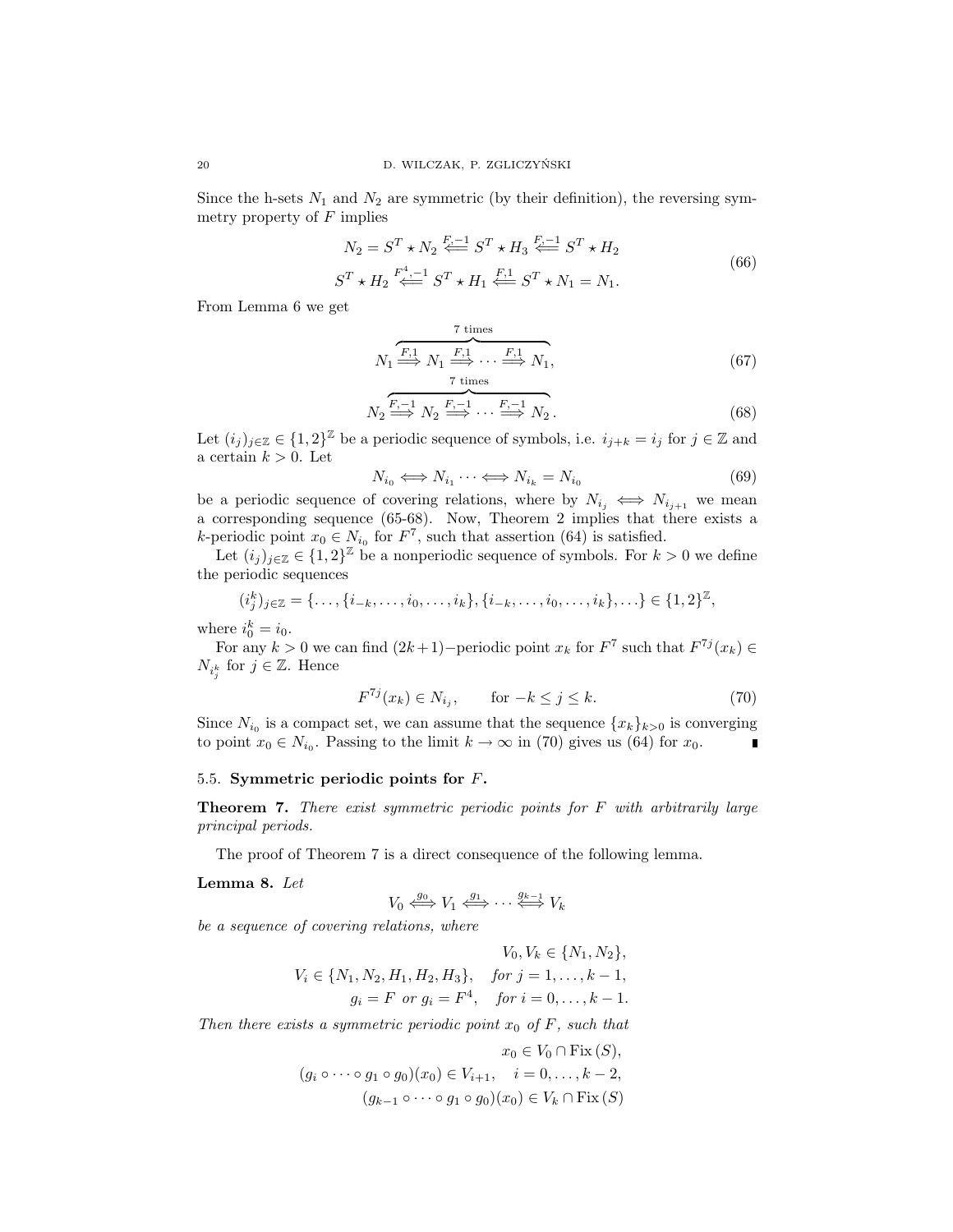*Proof.* Recall that the sets  $N_1$ ,  $N_2$  are symmetric and defined by vectors  $u_i^j$ ,  $s_i^j$ ,  $i, j = 1, 2$  – see(61) and (63). For  $i = 1, 2$  we define a map  $b_i : \overline{B_2}(0,1) \longrightarrow |N_i|$  by

$$
b_i(p,q) = k_i M_i[p,q,p,q]^T + P_i, \quad i = 1, 2,
$$

where  $k_1 = 0.012$ ,  $k_2 = 0.31$  are the coefficients used in (62) to define  $N_i$ . We will show, that  $b_i$  is a horizontal disk in  $N_i$ .

First observe that

$$
b_{i,c} = c_{N_i} \circ b_i(p,q) = (p,q,p,q). \tag{71}
$$

We define the homotopy  $h_i$  by

$$
h_i(t, p, q) = (p, q, (1-t)p, (1-t)q).
$$

It is easy to see, that conditions (11-13) from Definition 11 are satisfied. Namely, we have

$$
h_i(0, p, q) = (p, q, p, q) = (b_i)_c(p, q), \text{ for } (p, q) \in \overline{B_2}(0, 1),
$$
  
\n
$$
h_i(1, p, q) = (p, q, 0, 0), \text{ for } (p, q) \in \overline{B_2}(0, 1),
$$
  
\n
$$
h_i(t, p, q) \in (N_i)_c^- = \partial \overline{B_2}(0, 1) \times \overline{B_2}(0, 1), \text{ for } (p, q) \in \partial \overline{B_2}(0, 1), t \in [0, 1].
$$

This proves that  $b_i$  is a horizontal disk in  $N_i$ .

Let us remind the reader that  $S(P_i) = P_i$  and  $S(u_j^i) = s_j^i$ . Hence we obtain

$$
S(b_i(p,q)) = S(k_i(pu_1^i + qu_2^i + ps_1^i + qs_2^i) + P_i) =
$$
  
=  $k_i (pS(u_1^i) + qS(u_2^i) + pS(s_1^i) + qS(s_2^i)) + S(P_i) = b_i(p,q).$ 

where  $k_1 = 0.012$ ,  $k_2 = 0.31$  are the coefficients used in (62) to define  $N_i$ . This proves that  $b_i$  are contained in Fix  $(S)$ .

We will show that  $b_i$  is also a vertical disk in  $N_i$ . Namely, if follows from Lemma 5 that  $S(b_i) = b_i$  is a vertical disk in  $S^T * N_i = N_i$ .

Since  $V_0, V_k \in \{N_1, N_2\}$  we conclude that there exists a horizontal disk contained in Fix  $(S) \cap V_0$  and there exists vertical disk contained in Fix  $(S) \cap V_k$ . Now, the assertion is a direct consequence of Theorem 3.

*Proof of Theorem 7:* The assertion follows from the fact that the sets  $N_1$  and  $N_2$  are disjoint and we can construct arbitrarily long sequences satisfying the assumptions of Lemma 8, for example

k times  
\n
$$
N_1 \xrightarrow{F,1} N_1 \xrightarrow{F,1} \dots \xrightarrow{F,1} N_1 \xrightarrow{F,1} H_1 \xrightarrow{F^4,-1} H_2 \xrightarrow{F,-1} H_3 \xrightarrow{F,-1} H_4 \xrightarrow{F,-1} N_2,
$$

for  $k > 0$ . The period of the periodic point obtained from above chain of covering relations is equal to  $2(k+8)$ .  $\blacksquare$ 

6. How to verify covering relations with computer assistance. In this section we discuss some numerical aspects of the verification of covering relations.

Let N, M be a h-sets in  $\mathbb{R}^n$  such that  $u(N) = u(M) = u$  and  $s(N) = s(M) = s$ and let  $f: N \to \mathbb{R}^n$  be continuous. In order to prove that the covering relation  $N \stackrel{f}{\Longrightarrow} M$  holds, it is necessary to find the homotopy  $h : [0,1] \times N_c \to \mathbb{R}^u \times \mathbb{R}^s$  and a map  $A : \mathbb{R}^u \to \mathbb{R}^u$  satisfying conditions (2-5).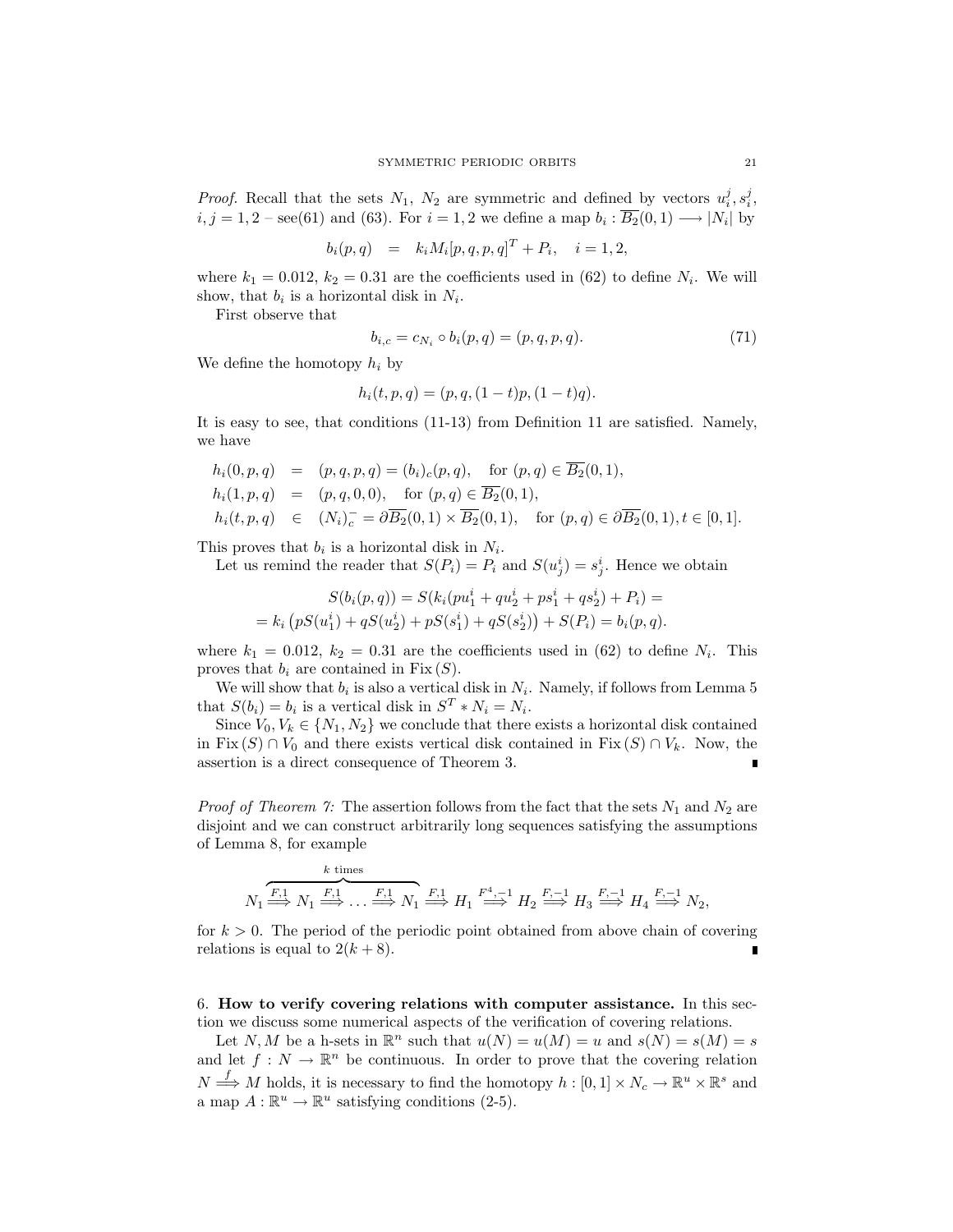Since in our example  $f_c = c_M \circ f \circ c_N^{-1}$  is a diffeomorphism we can try to find a homotopy between  $f_c$  and its derivative computed in the center of the set and projected onto unstable directions, i.e., we define

$$
A: \mathbb{R}^u \ni p \to \pi_u(Df_c(0)(p, 0)) \in \mathbb{R}^u,
$$

where  $\pi_u : \mathbb{R}^n \to \mathbb{R}^u$  is the projection onto first u variables. We require A to be an isomorphism, then we have

$$
\deg(A, \overline{B_u}(0,1), 0) = \operatorname{sgn}(\det A) = \pm 1.
$$

Now we define the homotopy between  $f_c$  and  $(p, q) \rightarrow (A(p), 0)$  by

$$
h(t, p, q) = (1 - t)f_c + t(A(p), 0), \quad \text{for } (p, q) \in \overline{B_u}(0, 1) \times \overline{B_s}(0, 1). \tag{72}
$$

Obviously the homotopy (72) satisfies conditions (2) and (5). We need to check whether the homotopy  $(72)$  satisfies conditions  $(3-4)$ . Below we describe algorithms used in this verification.

**Definition 15.** Let  $U \subset \mathbb{R}^n$  be a bounded set. We say that  $\mathcal{G} \subset 2^{\mathbb{R}^n}$  is a grid of U if

1.  $\mathcal{G}$  is a finite set,

2. 
$$
U \subset \bigcup_{G \in \mathcal{G}} G
$$
,

3. each  $G \in \mathcal{G}$  can be represented in a computer.

**Definition 16.** Let  $U \subset \mathbb{R}$  be a bounded set. By  $(U)_I$  we denote the interval enclosure of the set, i.e., the set  $(U)_I$  is the smallest representable interval containing U or  $[-\infty, \infty]$  if there is not a representable interval containing U.

Let  $U \subset \mathbb{R}^n$  be a bounded set. By  $(U)_I$  we denote  $(\pi_1(U))_I \times \cdots \times (\pi_n(U))_I$ where  $\pi_i$  is a projection onto the *i*-th variable.

In the algorithms presented bellow all computations are performed in interval arithmetic [Mo].

First we discuss how we check condition (3).

#### Algorithm 1.

**function** ComputeUnstableWall $(\mathcal{G}_1 : \text{grid}, \mathcal{G}_2 : \text{grid}) : \text{bool}$ var  $X, LX, Z:$  representable sets; begin foreach  $G_1 \in \mathcal{G}_1$ begin  $X := G_1 \times 0; // 0 \in \mathbb{R}^s$  $LX := (Df_c(0)(X))_I;$ for<br>each  $G_2 \in \mathcal{G}_2$ begin  $Z := (f_c(G_1 \times G_2) \cup LX)_I;$ if not  $\pi_u(Z) \subset \mathbb{R}^u \setminus \overline{B_u}(0,1)$  return False; end; end; return True;

end.

**Lemma 9.** Assume N, M be h-sets and  $f: N \to \mathbb{R}^n$  be such that  $f_c$  is smooth. Let  $\mathcal{G}_1$  be a grid of  $\partial B_u(0,1)$  and let  $\mathcal{G}_2$  be a grid of  $\overline{B_s}(0,1)$ . If Algorithm 1 is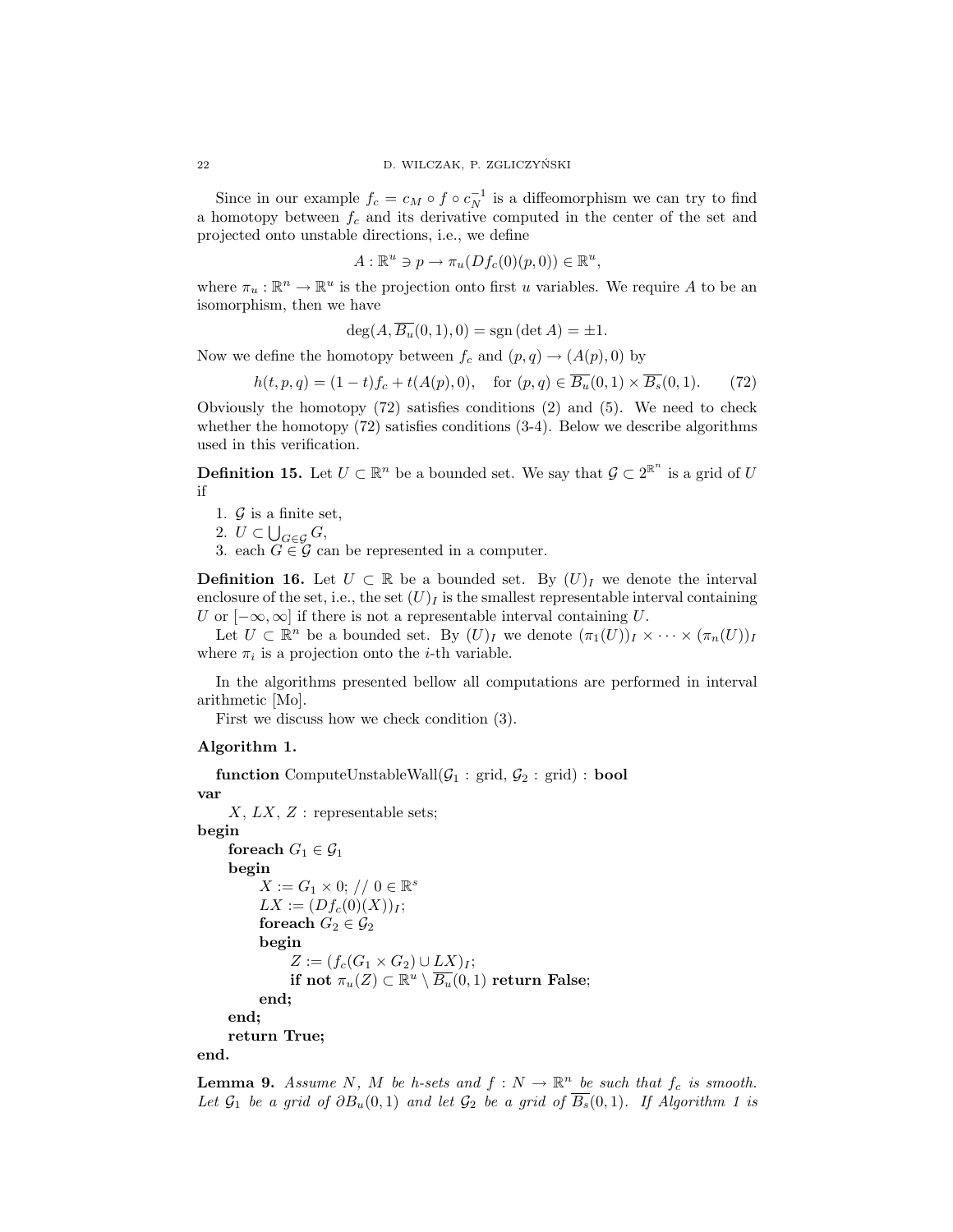called with arguments  $(\mathcal{G}_1, \mathcal{G}_2)$  and returns **True** then the homotopy defined in (72) satisfies condition (3).

*Proof.* Let  $(p, q) \in N_c^-$ . Since  $\mathcal{G}_1$  is a grid of  $\partial B_u(0, 1)$  and  $\mathcal{G}_2$  is a grid of  $\overline{B_s}(0, 1)$ then

$$
\mathcal{G}_1 \times \mathcal{G}_2 := \{ G_1 \times G_2 \mid G_1 \in \mathcal{G}_1, G_2 \in \mathcal{G}_2 \}
$$

is a grid of  $N_c^-$ . Therefore  $(p,q) \in G_1 \times G_2$  for some  $G_1 \in \mathcal{G}_1$ ,  $G_2 \in \mathcal{G}_2$ . Since the Algorithm 1 stops and returns True the condition

$$
\pi_u((f_c(G_1 \times G_2) \cup LX)_I) \subset \mathbb{R}^u \setminus \overline{B_u}(0,1) = \mathbb{R}^u \setminus \pi_u(M_c)
$$
\n(73)

is satisfied. Observe that from the definition of  $h$  (see (72)) we have

$$
h([0,1], (p,q)) \subset (f_c(G_1 \times G_2) \cup LX)_I.
$$
\n(74)

Hence we obtain

$$
\pi_u(h([0,1], (p,q))) \subset \mathbb{R}^u \setminus \pi_u(M_c),\tag{75}
$$

which implies that for  $t \in [0, 1]$ ,  $h(t, p, q) \notin M_c$ .

 $\blacksquare$ 

Now we discuss how we verify condition (4). The main point of our approach is that it is enough to compute  $f_c(\partial N_c)$ .

# Algorithm 2.

function ComputeBoundary $(\mathcal{G}: \text{grid}) : \text{bool}$ var  $X$ : representable set; begin for<br>each  $G \in \mathcal{G}$ begin  $X := (f_c(G))_I;$ if not  $\pi_s(X) \subset \text{int } B_s(0,1)$  return False; end; return True;

end.

**Lemma 10.** Assume N, M be h-sets,  $f : \mathbb{R}^n \to \mathbb{R}^n$  be such that  $f_c$  is a diffeomorphism. Let G be a grid of  $\partial N_c$ . If Algorithm 2 is called with argument G and returns **True** then the homotopy defined by  $(72)$  satisfies condition  $(4)$ .

*Proof.* Let  $x \in \partial N_c$ . Since Algorithm 2 stops and returns **True** we obtain that  $\pi_s(f_c(x)) \in B_s(0,1)$ . From Eq. (72) it follows that for  $x \in \partial N_c$  and  $t \in [0,1]$  $\pi_s(h(t, x)) \in B_s(0, 1)$ . Therefore for  $x \in \partial N_c$  and  $t \in [0, 1]$ 

$$
h(t,x) \notin \overline{B_u}(0,1) \times \partial B_s(0,1) = M_c^+.
$$
\n(76)

There remains to prove that Eq. (76) is satisfied for  $x \in N_c$  and  $t \in [0, 1]$ . Since  $f_c$  is a diffeomorphism, the Brouwer–Jordan Theorem implies that  $\pi_s(f_c(N_c)) \subset B_s(0,1)$ . Hence, for  $t \in [0,1]$ 

$$
\pi_s(h(t, N_c)) \subset B_s(0, 1)
$$

which implies that  $h(t, N_c) \cap M_c^+ = \emptyset$ .

Ľ